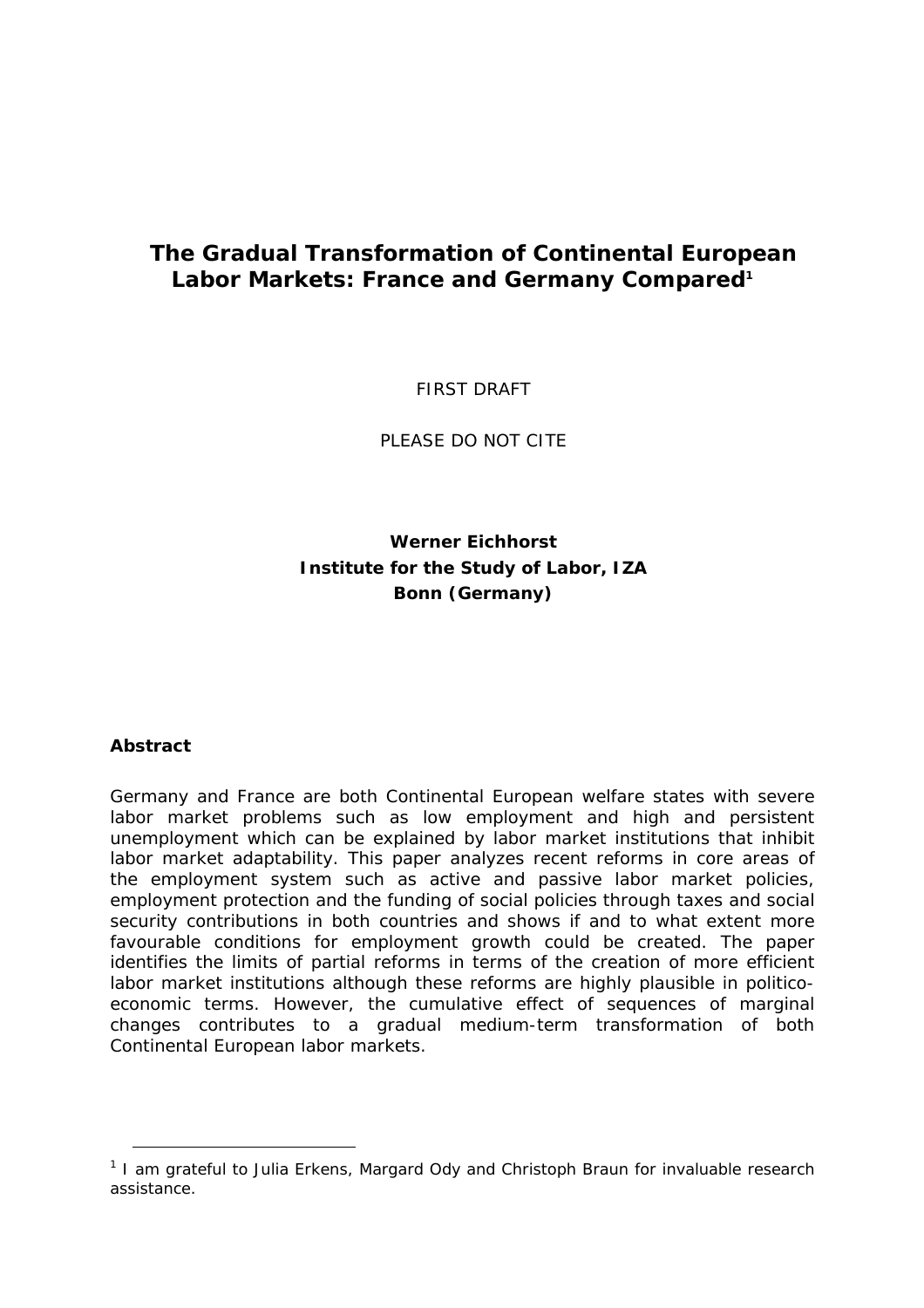#### **1. INTRODUCTION**

Germany and France, the two largest economies in Continental Europe, are often described as countries with severe structural problems on the labor market as institutional arrangements provide only for limited adaptability of the national employment system. Therefore, the need for reform is seen as paramount in these two countries in particular. The paper will first discuss the relation between labor market and welfare state institutions in Continental Europe and the political economy of institutional reforms before analyzing the institutional changes implemented over the last decade and assessing their effects on levels and structures of employment and unemployment. Outcomes of these reforms with respect to overcoming the labor market problems will be analyzed in a European context, i.e. in comparison with both EU-15 average and data on selected European countries such as the United Kingdom, Denmark and the Netherlands. These countries were chosen because, first, they show diverse patterns of labor market institutions and represent different types of welfare states and employment systems, and, second, because of the fact that they are often taken as "model" countries with regard to labor market reforms and employment performance. The paper discusses the political economy of recent labor market reforms in Germany and France and provides an outlook on probable paths of future institutional change.

#### **2. EMPLOYMENT AND THE WELFARE STATE IN CONTINENTAL EUROPE**

Welfare state institutions and institutional arrangements of national employment systems in a wider sense influence the functioning of the labor market as they have strong impacts on both the level and the structure of employment as well as on the patterns of labor market dynamics and mobility. Both comparative research in economics (Blanchard 2005) and welfare state analysis (Scharpf 2000) rely on the concept of labor market adaptability to describe the role institutions play in allowing national markets to adjust to business cycle variations, structural shifts and societal or technological change. There may be different viable paths of successful labor market adaptation, but an insufficient capacity to adapt will in any case result in persistent labor market problems such as low utilization of labor or high long-term unemployment. Economic and comparative welfare state research both explain differences in labor market outcomes by referring to core institutional variables such as active and passive labor market policies, taxes and social security contributions, wage setting and employment protection (see also Bassanini/Duval 2006).

With respect to these core elements of national employment systems, Continental European countries share common features such as relatively generous and status-protecting unemployment benefits, a rather passive orientation of labor market policies, high taxes and non-wage labor costs, i.e. social security contributions, corporatist wage setting with high minimum wages set by law of collective agreements and stringent employment protection. Despite some diversity, these elements also characterize both the German and the French labor market. This is why they are usually clustered together in comparative research either as Conservative or Corporatist welfare states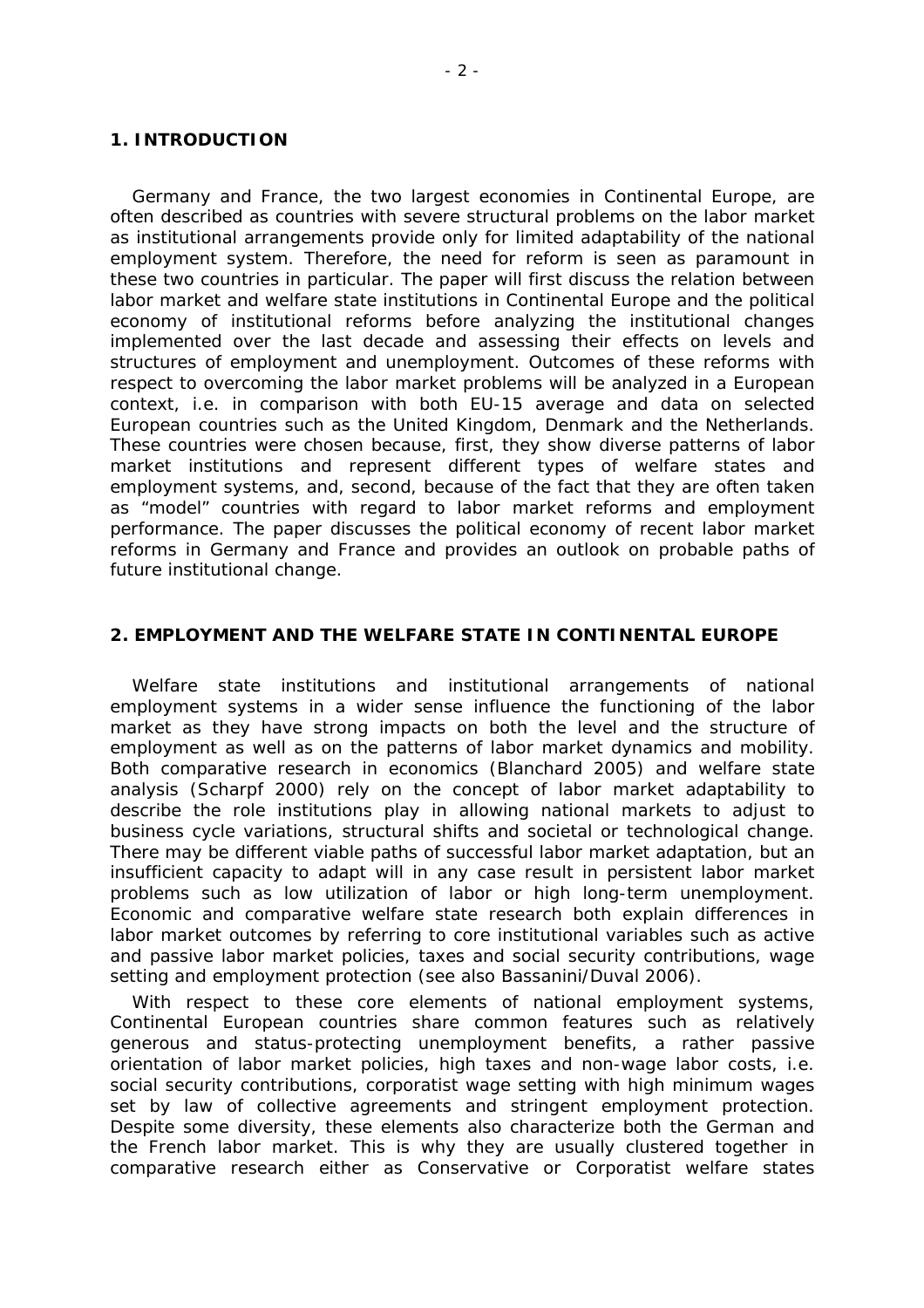(Esping-Andersen 1990) or corporatist market economies of the Continental European type (Amable 2003, Hall/Soskice 2001, Albert 1991, Erhel/Zaydela 2004).

The institutional arrangements of Continental European labor markets generated favourable labor market outcomes in the post-war period. Unemployment insurance, employment protection and early retirement were well fitted for stabilizing internal skilled labor markets with long tenure in manufacturing (Estevez-Abe/Iversen/Soskice 2001). However, the performance of Continental European labor markets was less impressive over the last decades and points at problematic aspects of the given institutional setting with regard to labor market adaptability. To counter open unemployment, Continental European countries embarked on a strategy of reducing labor supply through various schemes of early retirement, passive labor market policies aimed at "hiding" open unemployment, and a selective approach to labor market inclusion in particular to the detriment of women (in Germany), the young (in France), the low-skilled and older workers. This, however, led to the emergence of "welfare states without work" (Esping-Andersen 1996) suffering from high levels of benefit dependency and an increasing burden of taxes and social security contributions raised in order to finance inactivity. Together with relatively high standards regarding minimum wages and employment protection, this hampers employment growth in private services, the major area of employment expansion in post-industrial economies and the most promising field of reemployment for workers made redundant in manufacturing (Scharpf 1997).

Given the limited potential of labor market adaptability in Continental European institutional arrangements, the need for institutional change is particularly pronounced. Raising employment and furthering labor market inclusion means breaking with the traditional strategy of restricting access to the labor market and reducing labor supply. Adopting more activating labor market policies and making social security more employment-friendly as well as allowing for higher wage flexibility and easing employment protection would help reduce benefit dependency and create more employment in the service sector. Comparative work shows that there are different models of superior labor market performance: a liberal or Anglo-Saxon model (e.g. in the UK or the US) and a Scandinavian one (Denmark and Sweden), but also a "modernized" Continental European model (Austria and the Netherlands) that are equally successful in employment terms but have diverging distributional outcomes due to different models of redistribution through taxes, benefits and active labor market policies (Bassanini/Duval 2006).

#### **3. REFORMING WELFARE STATES: POLICY PACKAGES OR GRADUAL REFORMS?**

Given the need for reform in related policy areas of the labor market and the welfare state, the capacity of political systems to implement institutional changes is a crucial factor for raising labor market adaptability. In this respect, actors, preferences and capacities to act are the most relevant explanatory variables. Comparative studies on labor market reforms emphasize the role of governments, political parties and the social partners, i.e. trade unions and employers' associations, which are incorporated into the administration of social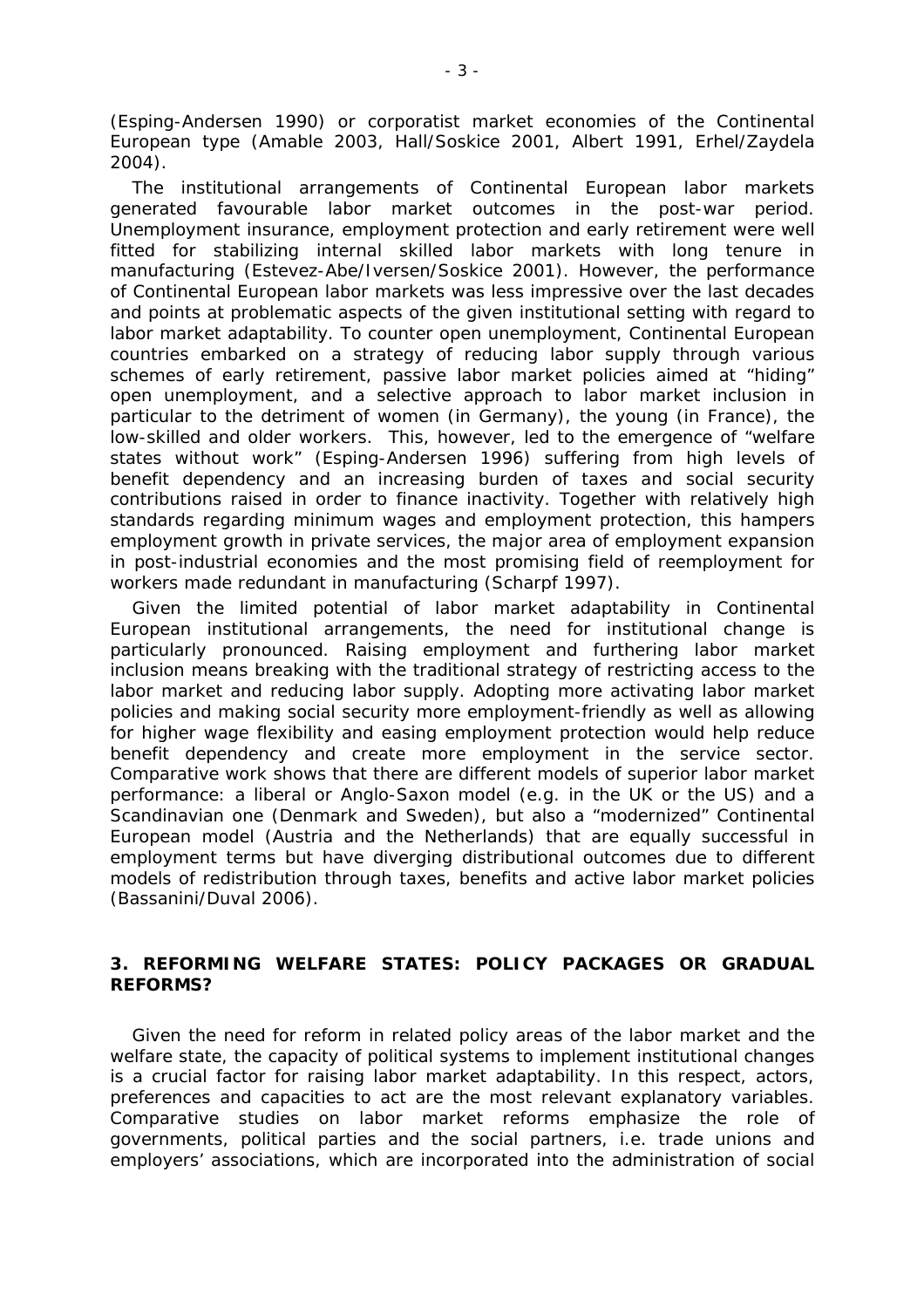policy or have a strong role in collective bargaining as is the case in all Continental European countries.

As furthering labor market adaptability requires changes in more than one policy area, complementary and coordinated reforms affecting all major labor market institutions are the most promising strategy not only in economic terms but also in politico-economic ones as potential opposition against particular reform steps could be neutralized through compensatory measures (Orszag/Snower 1988, Eichhorst/Konle-Seidl 2005). However, realizing ambitious policy packages depends on institutional prerequisites:

a) the government is either unified and strong enough to design such strategies and push them through the policy-making process characterized by few veto points (e.g. the UK),

b) or the government and social partners are able to negotiate and can agree upon a tripartite agreement on coordinated reforms as was the case. This, in turn, is also facilitated by a strong government that is capable of establishing a "shadow of hierarchy" by threatening with unilateral action, a strong institutional infrastructure for tripartite talks and trust relationships between government, trade unions and employers (Ebbinghaus/Hassel 2000). Examples of this setting can be found in Austria, the Netherlands, Ireland and Denmark.

Institutional capabilities of actors, however, cannot be analyzed without taking actors' preferences into account. Give the institutional legacy of Continental European welfare states with their strong commitment to status-protection and a high level of "solidarity", implementing more fundamental labor market reforms would question the "low activity, high equality" equilibrium (Streeck 2003) which might be risky in politico-economic terms. This is particularly problematic since the transition to the service economy would either mean higher flexibility and inequality in the labor market through growing employment in low-paid jobs and high taxation for redistribution objectives or continued struggles with mediocre employment performance and high benefit dependency (Iversen/Wren 1998).

To the extent that broad policy packages cannot be negotiated, a strategy of partial labor market reforms is the most plausible alternative in politico-economic terms. Given the strong position of labor market insiders in the electorate and interest associations and a prominent role of Christian Democratic or Conservative parties, policy makers might opt for a liberalization of employment protection and furthering flexibility at the margin of the labor market only while maintaining or even reinforcing job security at the core of the labor market (Saint-Paul 1996, Lindbeck/Snower 1988). This phenomenon has recently been described as the "layering" of institutions through a sequence of gradual reforms (Streeck/Thelen 2005). Establishing a labor market segment with less rigid employment protection and meagre social protection sets strong incentives to circumvent established forms of regular employment and might thus lead to a gradual transformation of the whole institutional arrangement as higher flexibility at the margin facilitates employment growth in this segment. In the long run this can result in crowding out the institutional setting of the core. The more widespread flexible employment becomes, the more viable might deregulatory steps addressing regular employment protection become (Saint-Paul 1996, Dolado et al. 2002). The strategy of partial reforms, however, deepens the segmentation of the labor market to the detriment of outsiders that have limited access to regular employment and who are referred to temporary and/or lowpaid jobs (Esping-Andersen 2000). Therefore, avoiding the societal costs of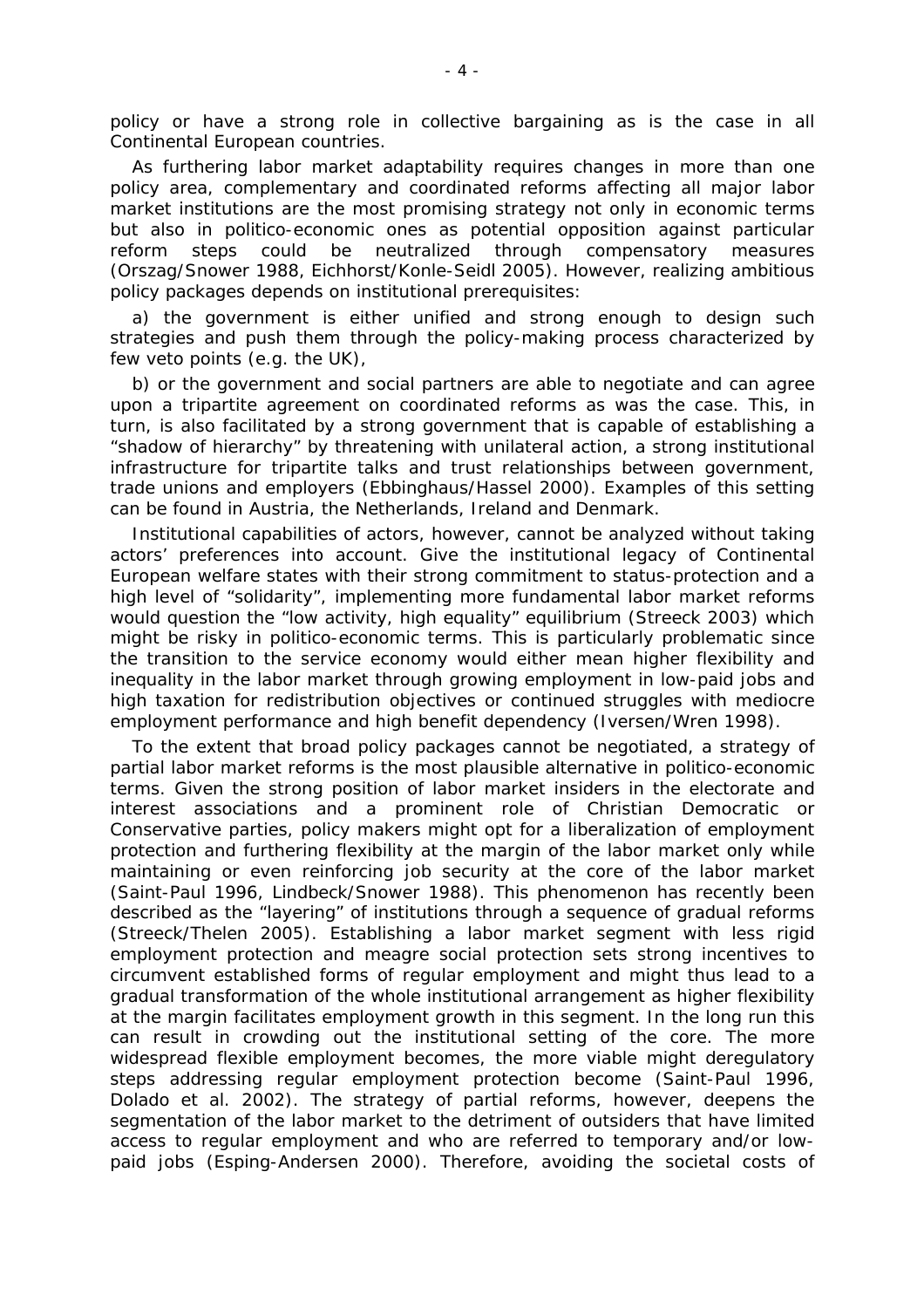complementary institutional reforms implemented across policy areas might result in higher costs over the protracted transition period.

Hence, what is most promising in economic terms – complementary reforms of different policy areas in order to create a more flexible labor market – is difficult in politico-economic terms if there is no sufficient capacity of government and/or social partners to deliver policy packages. But gradual transformation through sequences of partial reforms might result in similar outcomes. Both strategies can bring about significant and radical institutional change. However, in the case of partial reforms, societal costs associated with long transition will be higher.

#### **4. LABOR MARKET REFORMS IN GERMANY AND FRANCE**

The remainder of this paper will analyze changes in institutional settings and employment outcomes over the last decade in order to assess if and to what extent path dependent or path changing reforms have been implemented and in turn improved the functioning of the labor market. The comparative analysis of France (OECD 2005, Beninger 2005, Barbier et al. 2002, Jamet 2006) and Germany (OECD 2006b, Eichhorst/Kaiser 2006) focuses on four core areas of the labor market: a) regulation with regard to employment protection, working, time, minimum wages, b) unemployment benefits, c) active and activating labor market policies and d) reforms in welfare state funding, i.e. taxation and social insurance contributions.

### *4.1 Increasing Flexibility of the Labor Market? Employment Protection, Working Time and Minimum Wages*

Both Germany and France are countries with a high level of employment protection legislation. They are also similar with regard to the path of reforming labor market regulation by way of liberalizing flexible types of employment relationships such as temporary agency work or fixed-term contracts while leaving statutory dismissal protection basically untouched.

Regarding legislated employment protection as measured by OECD indicators and not taking additional provisions through collective agreements into account (Table 1), France scores high not only in comparison with Germany but also with respect to the EU average and the reference countries. France shows a stable level of regulation for open-ended contracts ("Contrats de durée indeterminée") which is largely due to complex and expensive layoff procedures, whereas statutory severance pay is not particularly high. Constraints on dismissals were tightened by new legislation in 2002 but eased again in recent years. However, obligations of employers to find alternative jobs have become stricter as a result of court jurisprudence and legal amendments. Additional employer obligations apply in case of collective dismissals ("plan de sauvegarde de l'emploi") and for large firms that have to offer "reclassification leave" for employees before dismissals become effective (Beninger 2005, Jamet 2006). A special levy, the "Delalande contribution" makes dismissals of older workers particularly expensive. Hence, dismissals for economic reasons have become more difficult over time, which reinforces a trend towards dismissals for personal reasons,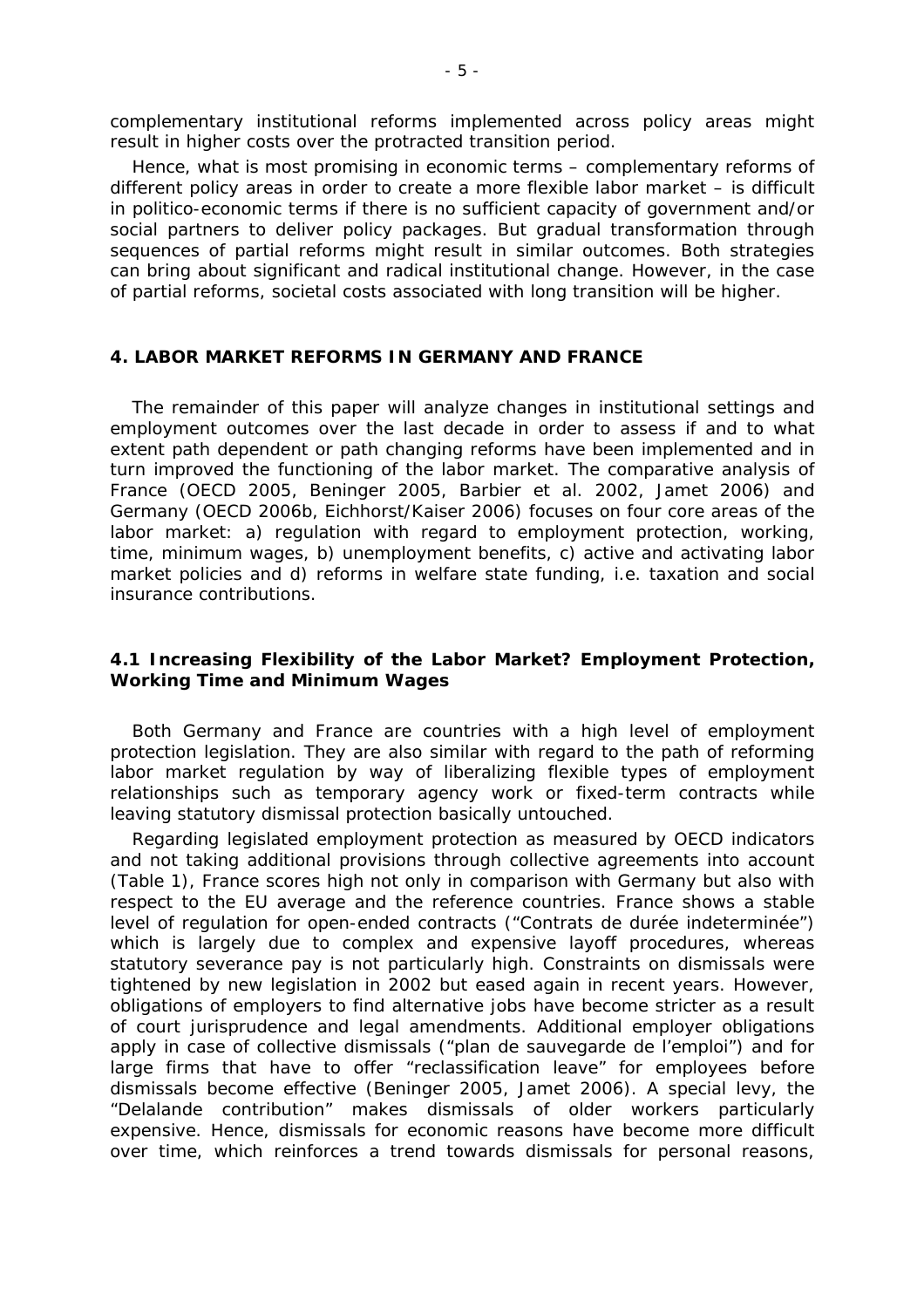termination of contracts through severance payments and a higher reliance on fixed-term contracts ("contrats de durée determine").

This is true even if the regulation of fixed-term employment is rather strict as well, since it is not allowed for permanent additional employment, but only for replacing employees on leave, for temporary need of labor, seasonal or sectoral reasons. French labor law only allows for one renewal and a maximum duration of 18 months (24 months with specific reason) and entitles fixed-term workers to severance pay if the contract expires. The situation is less restrictive in the public sector. Besides, fixed-term employment, interim work ("travail intérimaire") organized by special agencies for temporary placement, internships ("stages") and several forms of subsidized employment within the framework of active labor market policies aiming at "insertion" contribute to a dual structure of employment protection in France (Beninger 2005). In 2005, the "Contrat Nouvelle Embauche" (CNE) was introduced in small firms up to 20 employees, thus establishing an open-ended contract that can be terminated without justification and severance pay in the first two years after a notice period between two weeks and one month. However, a bill generalizing the CNE for all young people below 26, the "Contrat Première Embauche" (CPE), was withdrawn by government after major unrest in spring 2006.

In Germany, after many steps of deregulation of fixed-term employment between the mid-eighties and the mid-nineties, the most recent reform implemented in 2000 restricted the use of fixed-term contracts without valid reason to newly hired employees, whereas fixed-term employment is still possible if valid reasons are given. At the same time, however, regulation of regular contracts remained basically unchanged, with a sequence of reform steps between the mid-nineties and the "Agenda 2010" package (2003) basically addressing only the establishment size threshold so that firms with fewer employees are exempt from statutory dismissal protection. Nevertheless, as in France, dismissal procedures are lengthy and generate considerable legal uncertainty for employers that often terminate employment relationships through severance payments although there are no legal provisions on their level but stable jurisprudence (Jahn 2005). One element of the Hartz reforms liberalized temporary agency work in order to "neutralize" dismissal protection by lifting the most important restrictions on temporary work agencies while calling for equal treatment of regular staff and agency workers at the same time, a principle that allowed for deviations only in the case of hiring formerly unemployed persons and through collective agreements. This led to the creation of collective agreements in temporary work agencies and a binding minimum wage in this sector. The Grand Coalition announced the complete abolishment of fixed-term contracts without valid reason in exchange for a prolonged probationary period of 24 months in regular contracts similar to CNE or CPE. After this sequence of reforms in both countries, despite some liberalization at the margin, France shows one of the highest levels of labor market regulation not only in overall employment protection but also with regard to flexible forms of employment.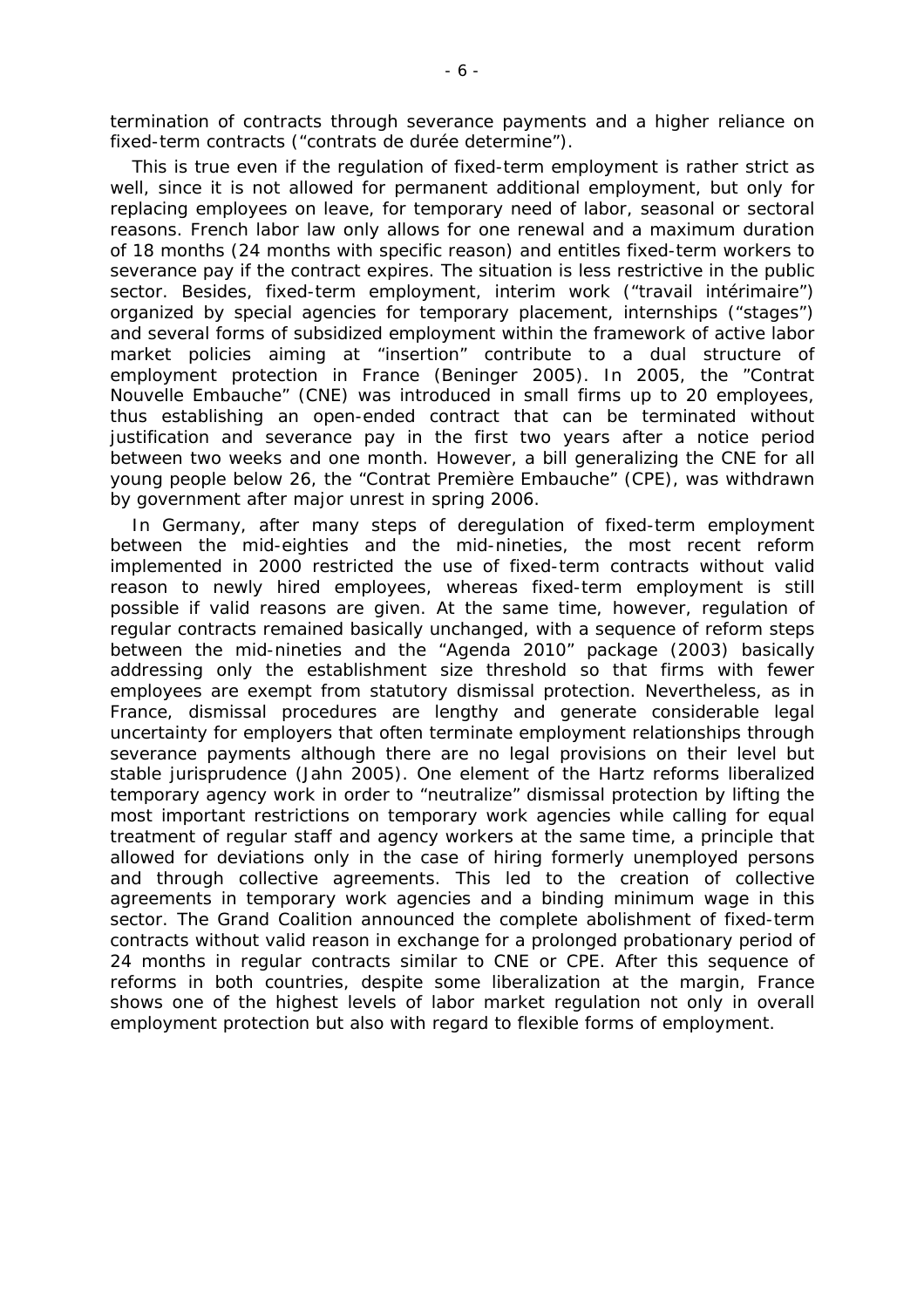|                    | Germa-     | France   | EU-      | United   | Den-     | Nether-  |
|--------------------|------------|----------|----------|----------|----------|----------|
|                    | ny         |          | $14*$    | King-    | mark     | lands    |
|                    |            |          |          | dom      |          |          |
| <b>Overall EPL</b> | 2.2        | 3.0      | 2.1      | 0.6      | 1.4      | 2.1      |
|                    | $(-0.3)$   | $(+/-0)$ | $(-0.1)$ | $(+/-0)$ | $(+/-0)$ | $(+/-0)$ |
| - regular          | 2.7        | 2.5      | 2.3      | 1.1      | 1.5      | 3.1      |
| contracts          | $(+/-0.0)$ | $+0.2)$  | $(+/-0)$ | $(+0.2)$ | $(+/-0)$ | $(+/-0)$ |
| - fixed-term       | 1.8        | 4.0      | 2.1      | 0.3      | 2.3      | 0.8      |
| employment         | $(+/-0.0)$ | $(+/-0)$ | $(+/-0)$ | $(+0.3)$ | $(+/-0)$ | $(+/-0)$ |
| - temporary        | 1.8        | 3.3      | 2.0      | 0.5      | 0.5      | 1.6      |
| work agencies      | $(-1.0)$   | $(+/-0)$ | $(+/-0)$ | $(+/-0)$ | $(+/-0)$ | $(+/-0)$ |

**Table 1: Intensity of Employment Protection Legislation (late 1990s - 2003)** 

Source: OECD Employment Outlook 2004; \*) without Luxembourg.

At first glance, France and Germany differ more clearly regarding the organization of working time. Government influence on working time policies is much stronger in France, and in contrast to Germany, where working time reduction disappeared from the agenda of collective bargaining in the late nineties, redistribution of work through shorter weekly working hours was favoured by French governments through three legislative steps. The "loi de Robien" in 1996 provided for lower social security contributions if firms reduced working time in order to create additional jobs or preserve existing jobs. This approach was reinforced by the two Aubry laws in 1998 and 2002 that introduced statutory working time reduction across the economy. The first law stipulated a general reduction of the working week from 39 to 35 hour, leaving weekly compensation and monthly minimum wages unchanged. It was to be implemented in all firms with more than 20 employees as of 2000 and in smaller firms in 2002. However, lower social charges were available if working time was reduced by at least 10% before the deadline and 6% additional jobs were created. At the same time, overtime work was to become more expensive. In exchange, working time flexibility could be increased via negotiations at firm level. The second Aubry law implemented new cuts in social contributions not depending on the extent of working time reduction or job creation, thus reducing non-wage labor costs at earnings close to the SMIC level and stabilizing employers' costs at the expense of the public budget (Jamet 2006). The "loi Fillon" of 2003, finally, increased flexibility further by raising maximum overtime from 130 to 180 hours per year, reducing the overtime premium and allowing for branch level derogations. Currently 220 hours of overtime are possible if there is no branch or firm level agreement. Hence, by strengthening the role of negotiated working time arrangements, the recent years increased flexibility at the sectoral or firm level.

In contrast to the French experience with statutory working time restrictions, Germany embarked on a way towards an ever increasing level of working time flexibility through enterprise-level agreements and collective bargaining in exchange for some working time reductions at the sectoral level. However, the most recent developments have been characterized by a growing role of enterprise-level agreements on either shorter working time in order to preserve jobs that would otherwise be at risk in a situation of insufficient demand or on longer weekly working hours without wage compensation which could help restore international competitiveness of German manufacturers that operate in a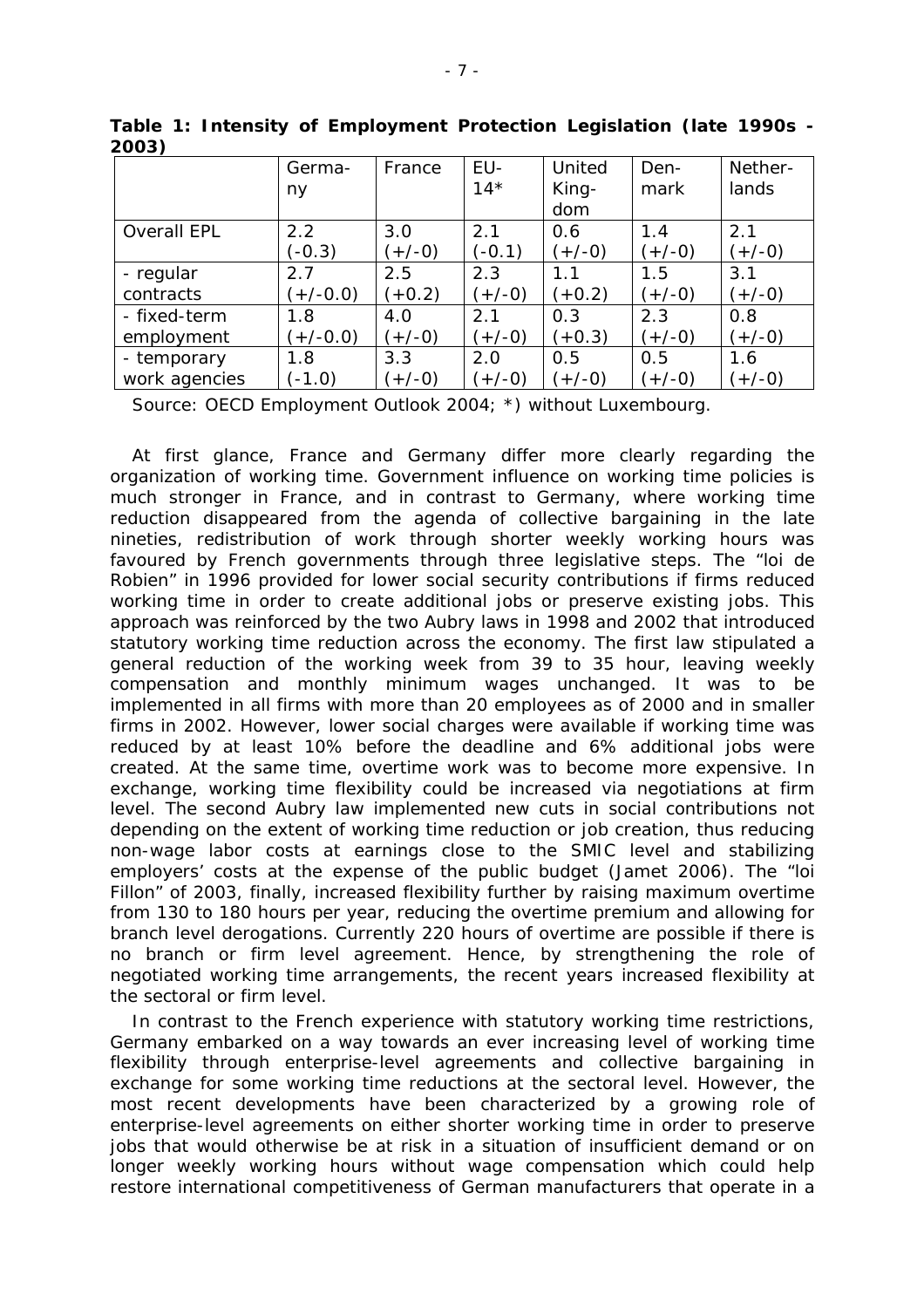global environment characterized by stronger price competition and the option of relocating production to countries with lower labor costs. These changes took place without intervention by the state. The only major government initiative was the introduction of the right to switch from full-time to part-time work in 2000.

Regarding minimum wages, France limits wage dispersion by a statutory minimum wage (SMIC) which is applicable to all types of dependent employment except for apprentices with a reduced rate for young workers below 18. Its current level is 1.254  $\epsilon$  in the case of 35 hours per week. Compared with statutory minimum wages in other countries, SMIC is relatively high. Relying on data for 2004, the SMIC is set at about 47% of the median wage whereas the Dutch minimum wage is at about 45% and the National Minimum Wage in the UK is around 40% (Funk/Lesch 2005). In addition, collectively agreed wages are regularly extended to firms and employees not organized in either employers' associations or trade unions. Hence, in many sectors higher minimum wages apply. Due to the statutory working time reduction there were different hourly and monthly minimum wages in the transition period that were unified again in 2005. To the extent that the political goal of stabilizing monthly earnings despite shorter hours worked, increases in labor costs of incomes close to SMIC were eased by subsidizing employers' contributions to social insurance. Notwithstanding this reduction of non-wage labor costs, the minimum wage effectively compresses wage dispersion at the lower end of the wage scale. However, wage setting above the level of the statutory minimum wage is relatively decentralized, flexible and was characterized by wage moderation in recent years. This trend was reinforced through the negotiations on the 35 hour week (Jamet 2006).

While the French statutory minimum wage has been in place for many decades, there are no wages fixed by government in Germany as wages are primarily defined through collective agreements and only formally binding for firms and employees which are members of employers organizations or trade unions. Although bargaining coverage declines, a considerable share of firms continue using collective agreements as a guideline even though they are not covered in a legal sense (Schnabel 2005). Only few collective agreements on wages are made generally binding. Since the mid-nineties a generally binding minimum wage has been in place in the construction sector in order to establish a level playing field for both domestic and foreign construction firms. Most recently, the labor market segment covered by generally binding minimum wages was extended to cover cleaning and will probably also include temporary work agencies in the near future. In the context of Eastern enlargement of the EU and the shift towards more activating labor market policies, calls for a general statutory minimum wage or a regular extension of sectoral minimum wages in an increasing number or all industries have become stronger.

But event today Germany does not lack a de facto minimum wage as the level of basic income guaranteed under social assistance or – since the most recent reform in 2005 – "Arbeitslosengeld II" can be seen as an implicit minimum wage. Its level is 345  $\epsilon$  net plus housing and heating for a single person. This means a gross minimum wage of about 1.000 €. Compared with wages defined in collective agreements, this implicit minimum wage is higher than earnings gained from full-time employment in some segments of the private service sector (Brenke 2006). This relation is even more problematic for larger households receiving benefits, i.e. married couples with children or single parents. As the option of combining Arbeitslosengeld II with earnings from part-time work or low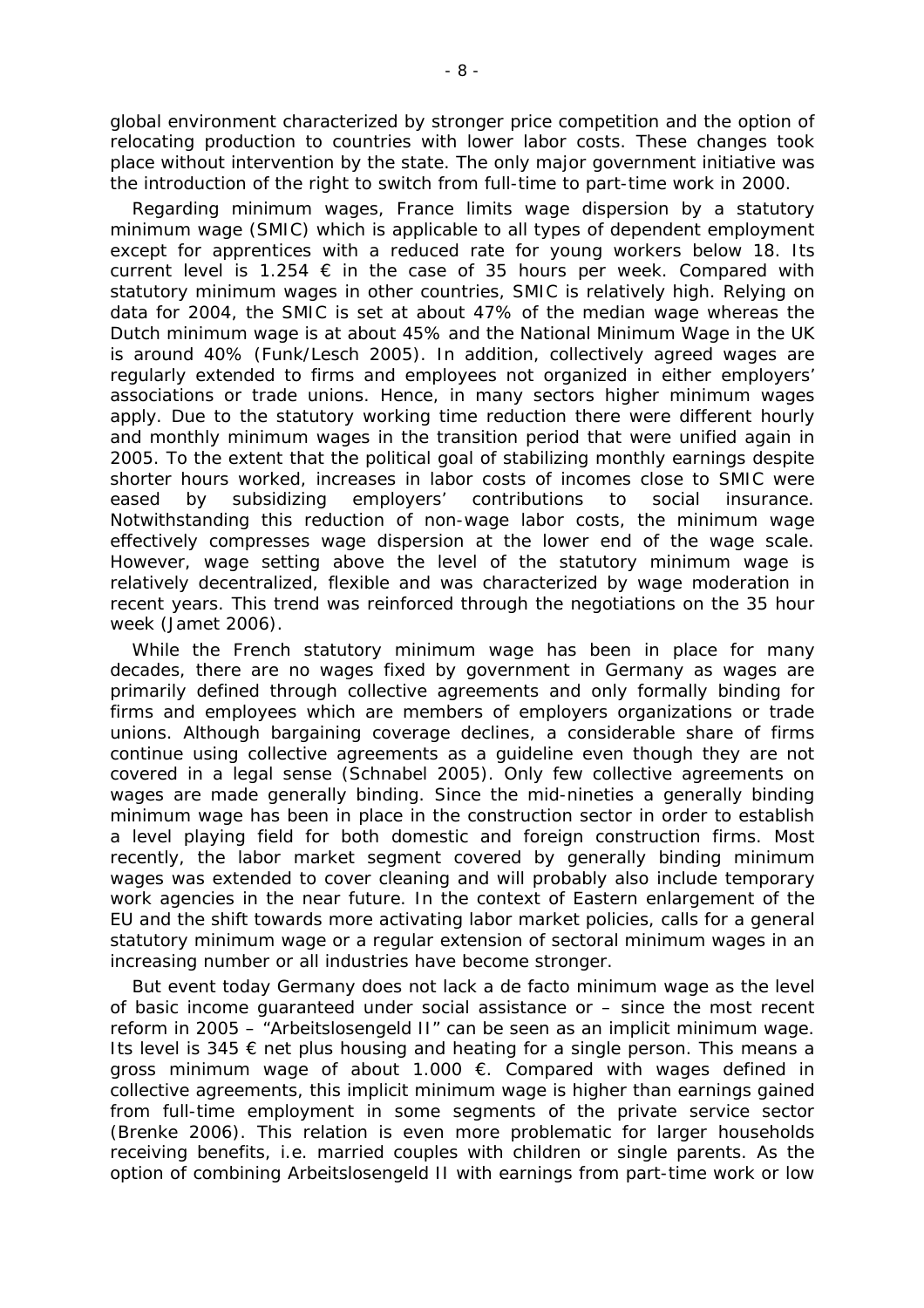wages results in some additional net income, incentives to move to full-time work or higher remuneration are weak. At the same time, this might result in wage cuts that are set off by benefit receipt. As this is seen as one the reasons for extra expenditure on Arbeitslosengeld II, introducing a binding minimum wage is discussed in order to limit wage decline and state subsidization of employment in the low-wage sectors.

#### *4.2. Unemployment Benefits: From Insurance to Assistance?*

When comparing levels of unemployment benefits, both German and French unemployment insurance and assistance benefits are relatively generous. However, to limit expenditure and to strengthen incentives for individual job search effort, some reforms were implemented over the last decade without questioning the system of unemployment insurance benefits, but focusing on unemployment assistance and social assistance.

Regarding Germany, some clauses on skills protection were abolished and access to unemployment benefits made more restrictive in the nineties. However, the overall level of benefits and their maximum duration was untouched until, in 2005, with Hartz IV, earnings-related means-tested unemployment assistance ("Arbeitslosenhilfe") and means-tested flat-rate social assistance for employable people ("Sozialhilfe") were replaced by a unified benefit that is means-tested and flat-rate ("Arbeitslosengeld II") so that the link between prior earnings and benefits for long-term unemployed was severed. In early 2006 the maximum duration of unemployment insurance benefits ("Arbeitslosengeld I") was cut from 32 to 18 months for older workers. This means that unemployment insurance benefits will lose their function as a pathway to early retirement. At the same time, however, older workers are still exempt from labor market availability. Old-age part-time, in practice one of the most important gateways to early exit from the labor market, will remain accessible until 2009. As benefits from public old-age pension insurance will be lower for younger cohorts - the statutory retirement age is to be raised to 67 and earlier receipt of pensions is gradually being phased out - incentives to continue working beyond the current actual retirement age will become stronger in the foreseeable future. However, this change takes place rather slowly as reforms were not as consistent as in other countries – and the availability of old-age parttime work, the suspension of labor market availability and longer benefit duration for older workers contributed to stronger labor shedding in the recent economic downturn (Eichhorst 2006).

Unemployment insurance provides generous benefits in France as can be seen from relatively high net replacement rates – in particular for low-wage earners – and a very long duration of insurance benefits especially for older workers aged 50 or 57 and older. This is true even after recent cuts from 60 to 42 months in 2002 and to 36 months in early 2006. Maximum duration of unemployment benefits of 23 months for the remaining unemployed is also generous in comparison with other countries. In 2001, however, the degressive element in insurance benefits was removed in exchange for stronger activation. If unemployment insurance benefits expire or if the unemployed are not entitled to them due to a lack of prior employment record, they can rely on unemployment assistance and social assistance. French "Allocation Specifique de Solidarité" is granted for six months with the possibility of renewal. In contrast to former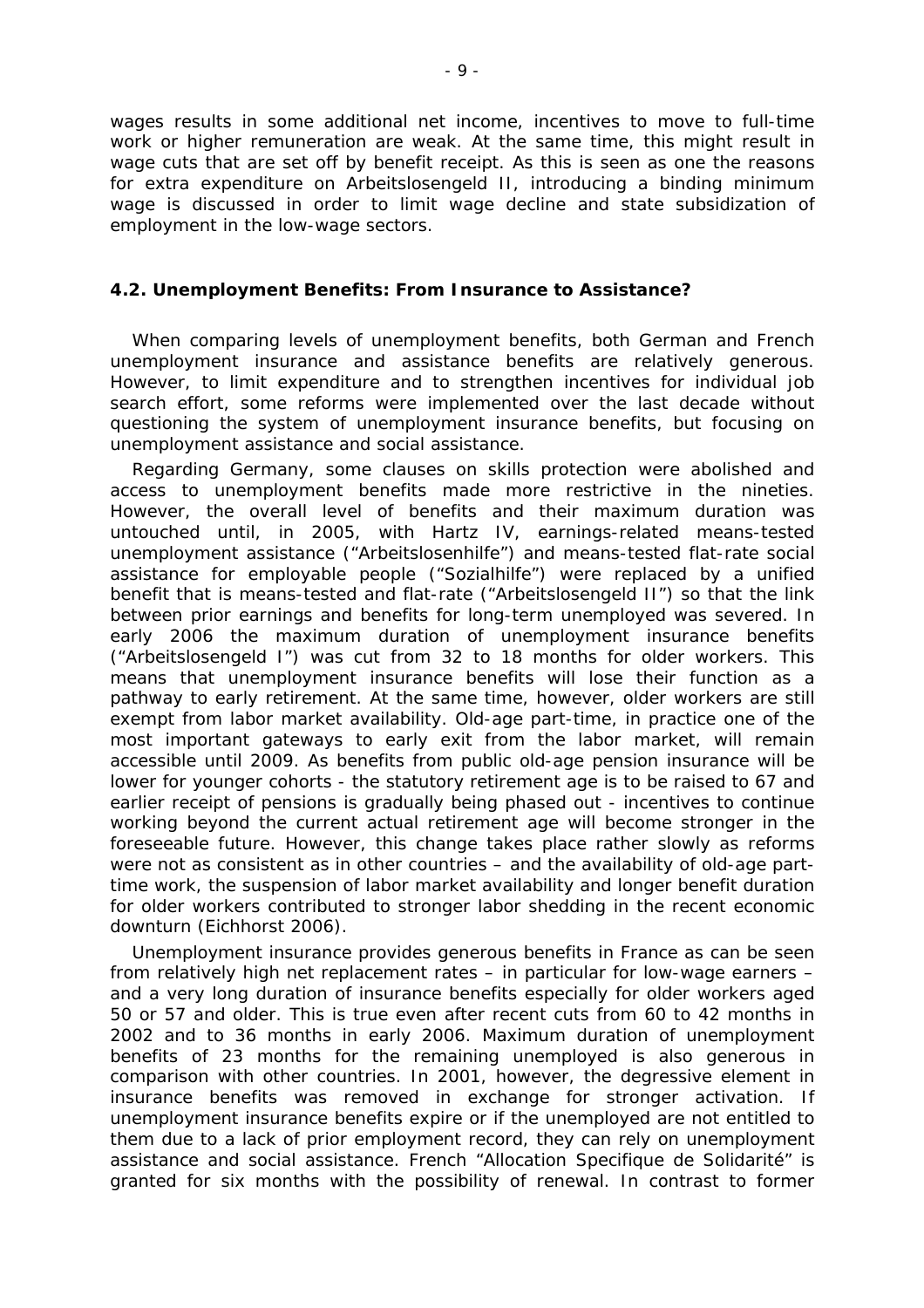German "Arbeitslosenhilfe", however, it is not earnings-related but a flat-rate benefit. Regarding social assistance, the most important innovation is the "Revenu minimum d'insertion" (RMI) establishing a general national minimum income scheme. In contrast to German basic security benefit "Arbeitslosengeld II" which is available for all employable persons aged 15 and older, young people below 25 do not have access to French RMI. It provides basic income security on a national basis with a monthly payment of  $433 \text{ } \in \text{per}$  month for a single person (plus housing allowance). From the point of view of labor market integration RMI is problematic with regard to weak work incentives and a lack of a systematic job search requirement (Beninger 2005, Palier 2005, Levy 2005).

In addition to the relatively long duration of unemployment insurance benefits France heavily relied on other early retirement schemes in the past (Ebbinghaus 2001, Levy 2005). Although many of them have been phased out recently as the unemployment benefit duration was shortened, several bridges to early retirement are still available such as regular "préretraite", "préretraite progressive" (old-age part-time work) or early retirement after dismissal so that some incentives for early exit from the labor market persist, in particular when taking into account firm-level strategies (Beninger 2005, Jamet 2006).

On the other hand, the most recent pension reform implemented in France in 2003 resembles the German one in that will eventually lead to a longer working life, postponed and more flexible retirement, while early retirement becomes less attractive in terms of benefits and due to an additional contribution to be paid by employers. Cuts in pension levels for younger employees will work in the same direction. In both countries the lowering of public old-age pensions for younger cohorts means a departure from status-protecting old-age pensions. This was combined with the creation of a third pillar in the pension system through strong subsidization of private saving schemes via tax incentives: "Riester-Rente" in Germany and "plans d'épargne individuel pour la retraite" (PEIR) in France. Germany introduced an entitlement to occupational pensions, whereas France's occupational pension scheme governed by the social partners had been made mandatory before.

In both countries, however, there is a gradual shift towards basic social security. This is not only the case with regard to the departure from statusprotecting public old-age pensions but also obvious in the growing reliance of the unemployed on means-tested flat-rate benefits – RMI in France and "Arbeitslosengeld II" in Germany – whereas the number of beneficiaries receiving unemployment insurance benefits tends to decline. National data show that the number of RMI recipients grew from 780.000 in 1994 to 1.080.000 in 2004. In Germany, receipt of "Arbeitslosengeld II" by employable persons grew from 3.7 million in late 2004 to 5.2 million in June 2006, whereas unemployment insurance benefit was paid to 1.9 million unemployed in late 2004 and to 1.3 million in mid-2006.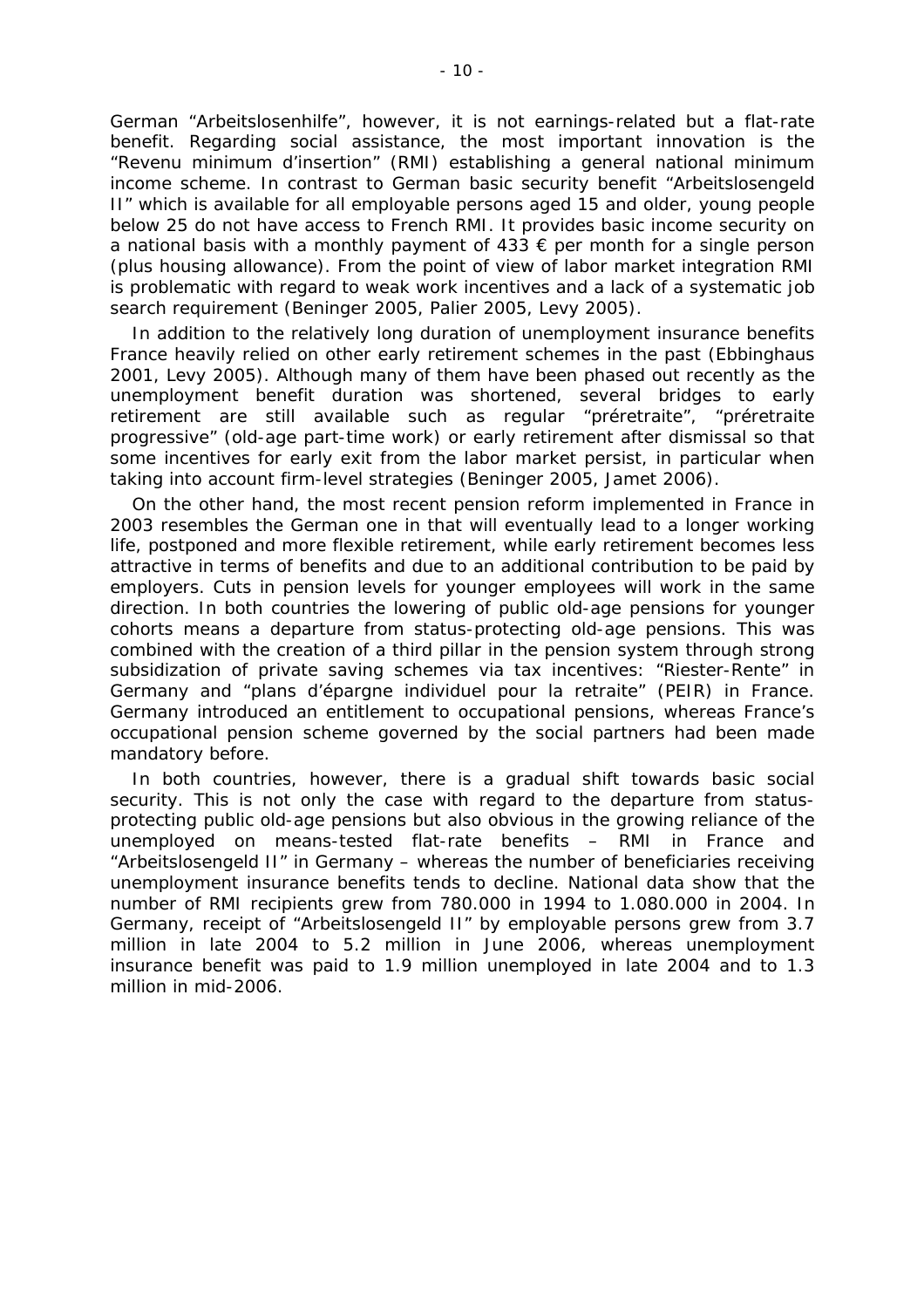|                             | Ger-<br>many | France  | EU-<br>$15*$ | United<br>King-<br>dom | Den-<br>mark | Nether-<br>lands |
|-----------------------------|--------------|---------|--------------|------------------------|--------------|------------------|
| single, 100%<br>Οf          | 61           | 73      | 62           | 45                     | 61           | 71               |
| APW, 1 <sup>st</sup> month  | $(-9)$       |         | $(-3)$       | $(-7)$                 | $(-4)$       | $(-4)$           |
|                             |              | $(-3)$  |              |                        |              |                  |
| married, single             | 60           | 69      | 63           | 45                     | 63           | 76               |
| earner, $100\%$ of          | $(-6)$       | $(-5)$  | $(+1)$       | $(-18)$                | $(-5)$       | $(-5)$           |
| APW, 1 <sup>st</sup> month  |              |         |              |                        |              |                  |
| Single parent,              | 82           | 90      | 81           | 71                     | 90           | 85               |
| 67%, $1^{st}$ month         | $(+2)$       | $(+3)$  | $(+1)$       | $(+8)$                 | $(-5)$       | $(-1)$           |
| of<br>single, 67%           | 62           | 77      | 71           | 63                     | 84           | 81               |
| APW, 1 <sup>st</sup> month  | $(-11)$      | $(-8)$  | $(-3)$       | $(-12)$                | $(-6)$       | $(-5)$           |
| married, single             | 65           | 79      | 73           | 61                     | 85           | 87               |
| earner, $67\%$ of           | $(-9)$       | $(-6)$  | $(-5)$       | $(-27)$                | $(-9)$       | $(-3)$           |
| APW, 1 <sup>st</sup> month  |              |         |              |                        |              |                  |
| single, $100\%$ of          | 60           | 40      | $41 -$       | 45                     | 59           | 61               |
| APW, 60 <sup>th</sup> month | $(-2)$       | $(-3)$  | $(-2)$       | $(-7)$                 | $+10)$       | $+1)$            |
| married, single             | 62           | 52      | 51           | 56                     | 56           | 73               |
| earner, $100\%$ of $(-1)$   |              | $(+9)$  | $(-4)$       | $(-7)$                 | $(-21)$      | $(-3)$           |
| APW, 60 <sup>th</sup> month |              |         |              |                        |              |                  |
| Single parent,              | 92           | 80      | 67           | 71                     | 84           | 79               |
| 67%, $60th$ month           | $(+1)$       | $(+20)$ | $(-3)$       | $(-9)$                 | $(-4)$       | $(-15)$          |
| single, 67% of              | 81           | 55      | 57           | 63                     | 81           | 82               |
| APW, 60 <sup>th</sup> month | $(+5)$       | $(-2)$  | $(-2)$       | $(-12)$                | $(+13)$      | $(-3)$           |
| married, single             | 84           | 75      | 68           | 75                     | 76           | 91               |
| earner, $67\%$ of           | $(-3)$       | $(+19)$ | $(-3)$       | $(-13)$                | $(-22)$      | $(-4)$           |
| APW, 60 <sup>th</sup> month |              |         |              |                        |              |                  |

**Table 2: Net replacement rates of unemployment benefits in % of prior earnings, 1995 / 2004** 

Note: Changes over time have to be taken with caution. Source: OECD, Tax-Benefit Models; OECD Benefit Systems and Work Incentives \*) 1995 without Greece.

#### *4.3. From Active to Activating Labor Market Policies?*

Despite the potential of active labor market policies to further reintegration into gainful employment, both Germany and France used to rely on active schemes to "hide" open unemployment and buffer the labor market against structural shifts and business cycle variations. Reintegration into gainful employment was not a major objective. In Germany, not only early retirement and prolonged unemployment insurance benefit receipt by older workers but also active labor market policy schemes were used to compensate for employment decline after reunification, particularly in Eastern Germany, by taking "surplus labor" out of the labor market (Manow/Seils 2000). Direct public job creation and extended training schemes were of major importance in this respect and were partially used to renew entitlements to insurance benefits for unemployment assistance beneficiaries. However, a passive stance of active labor market policies did not contribute to higher labor market adaptability and lower benefit dependency. Along with cuts in benefits and tighter entitlement conditions,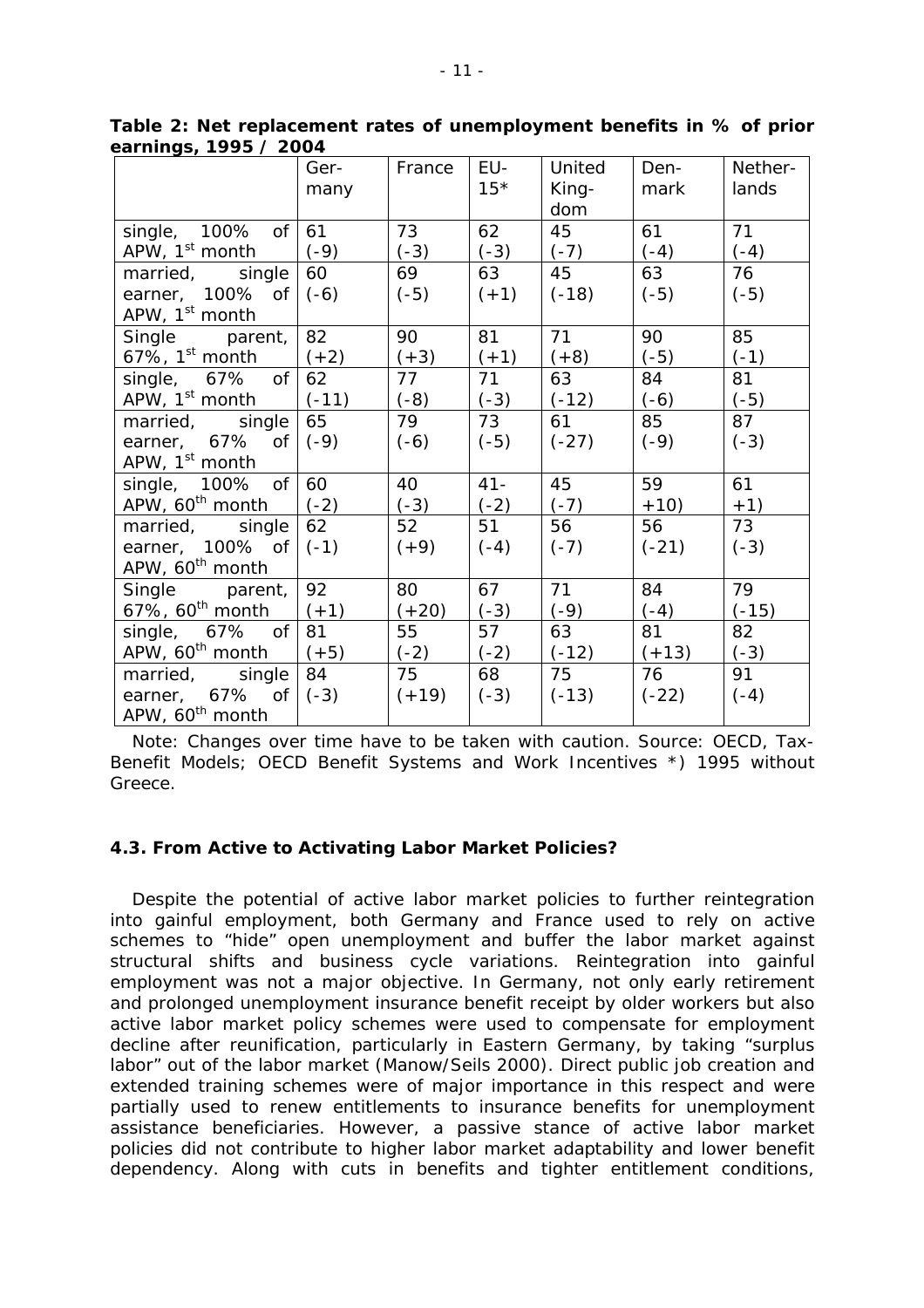making receipt of unemployment insurance benefits or unemployment assistance conditional upon individual job search and acceptance of job offers or participation in active labor market schemes marks a departure from the mainly passive orientation of labor market policies in Germany and France.

Regarding Germany, notwithstanding some minor changes in the nineties, the most significant steps towards activating labor market policy were implemented through the Hartz reform package (Eichhorst/Kaiser 2006, Jacobi/Kluve 2006). The legislation resulting from the proposals of the Hartz Commission not only abolished status-related unemployment assistance and cut benefit duration in unemployment insurance benefits, but also reinforced job search requirements, sanction options and monitoring addressing both short- and long-term unemployment. Despite the fact that job search requirements had been in place for some time under both unemployment insurance and unemployment assistance or social assistance, the Hartz reforms pushed further ahead in sharpening the bite of these provisions and aimed at implementing them in actual practise.

Regarding implementation, however, actual activation of the long-term unemployed is less strict than expected so far. On the one hand, potentially binding reintegration agreements are not implemented in a systematic way. On the other hand, activation focuses on the provision of fixed-term public employment opportunities, so-called "One Euro Jobs", which provide additional income of 1.00 to 1.50  $\epsilon$  per hour to be combined with full benefits. Employment opportunities are hardly used to monitor labor market availability but lead to lower job search efforts during participation in these schemes. Another unexpected consequence is an increasing number of recipients of "Arbeitslosengeld II" who combine benefit receipt with part-time employment at low earnings or working hours, i.e. through "Minijobs", which is possible due to corresponding earnings disregard clauses (Bundesagentur für Arbeit 2006). The combination of benefit receipt with a "One Euro Job" or earnings from marginal employment can result in higher earnings than in full-time employment in lowwage jobs (Brenke 2006). These implicit in-work benefits set strong incentives in favor of continuous benefit receipt and part-time work only.

The public employment service ("Bundesagentur für Arbeit, BA) and the interface between the local branches of the BA administrating active and passive labor market policies and the municipalities which had been responsible for social assistance were reorganized to establish a more unified system of labor market counselling and job search monitoring as well as to allow for more professional placement services. At the same time, active labor market policies were reoriented towards stricter monitoring regarding reintegration effects which resulted in a more selective funding of training and other active labor market schemes so that the passive "buffering" of unemployment virtually disappeared from the agenda of contribution-based active labor market policy for short-term unemployed but resurfaced in the framework of tax-based benefits. However, different forms of publicly funded training for young people, subsidized employment and small business creation, e.g. the "Me Inc.", continue to exist in unemployment insurance.

At the same time, France continued on its path of "insertion", i.e. providing for different models of fixed-term subsidized employment addressing diverse target groups of unemployment (Clasen/Clegg 2003, Clegg/Clasen 2003). In the late nineties the "emploi jeunes" scheme provided for fixed-term employment of young unemployed people in non-profit or public organizations for up to five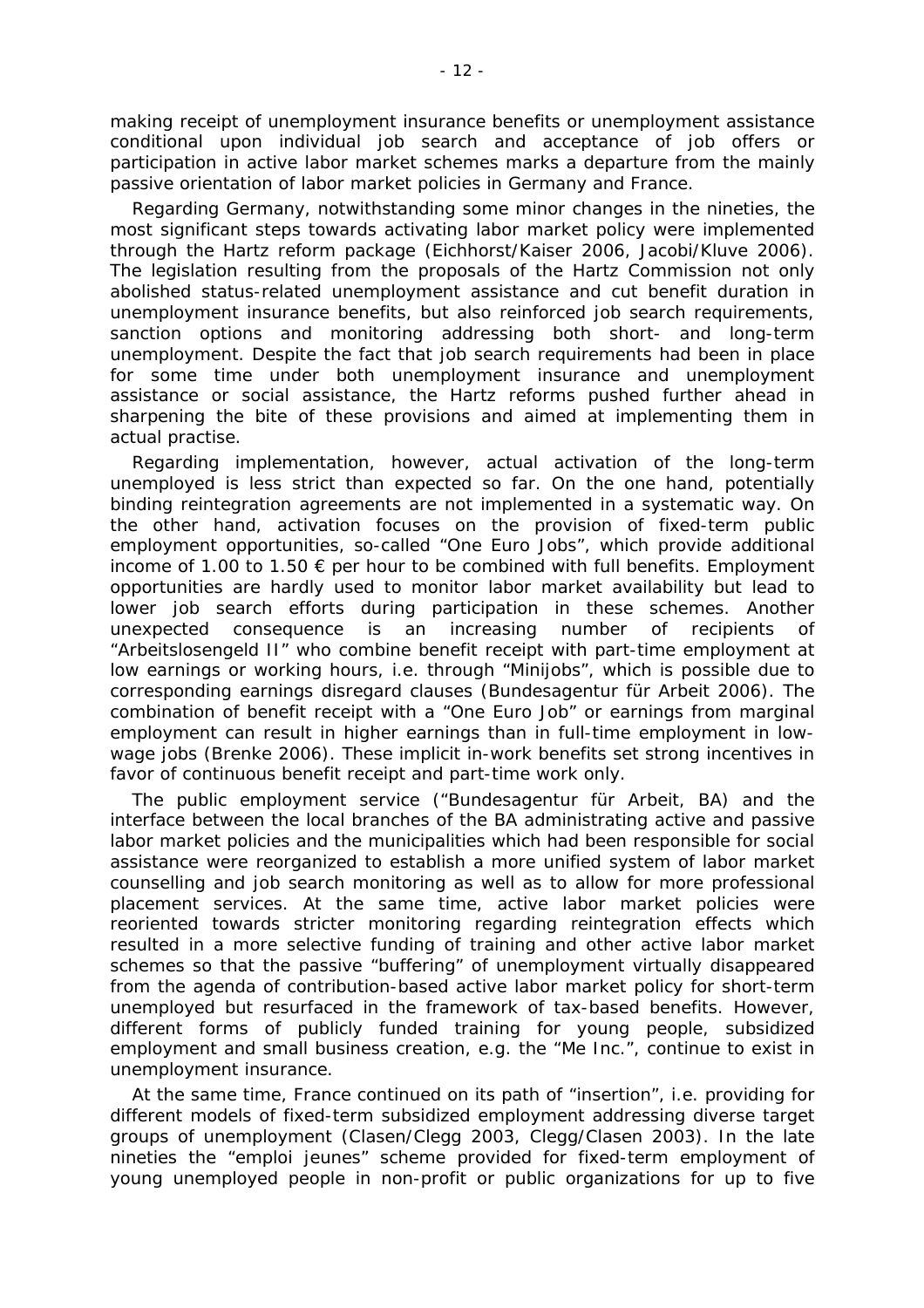years. It was replaced by subsidized employment in the private sector through the "contrat jeune en enterprise" implemented in 2002. This contract provides for three years (as of 2006 two years) of employer subsidies in case the unskilled young unemployed are hired on a full-time open-ended contract. This program has recently been expanded after the withdrawal of the CPE proposal. Older unemployed, the long-term unemployed and the disabled are also "inserted" through "contrat initiative-emploi", i.e. subsidized employment on a fixed-term or open-ended basis combined with the obligation to provide some training.

"Insertion" through subsidized contracts has the dual aim of creating employment and providing social inclusion while benefit conditionality is absent or only very weak. Hence, it can be classified as active labor market policy in a more classical sense. This is also true for other forms of subsidized employment such as low-wage jobs exempt from employers' contributions. However, France also embarked on the road towards more activating labor market policies at the turn of the century. In France, the turn towards activation as a major principle of labor market policies is also related to cuts in benefit duration and more restrictive entitlement criteria. The "plan d'aide au retour à l'emploi" (PARE) adopted in 2001 combined unemployment benefits with return to work schemes and brought the public employment service ANPE and unemployment insurance (UNEDIC) closer together. While unemployment benefits no longer decrease with the duration of unemployment, rights and duties are now laid down in a "plan d'action personalisé" (PAP), an individual reintegration agreement to be signed by all newly unemployed persons and monitored regularly (Beninger 2005, Palier 2005). Joint agencies, one-stop shops for the unemployed, are being established within the framework of the recent "plan de cohésion sociale" which also provided for strengthened job search obligations and benefit conditionality. However, PARE and PAP activation only concerns a minority of the French unemployed so far (Jamet 2006). But PARE is not the only attempt at activation in France. RMI recipients also moved into the focus of activation in 2003 as the "revenue minimum d'activité" (RMA) scheme offers a part-time contract remunerated at minimum hourly wages for up to 36 months to selected employable RMI recipients in combination with training. It is also available as fixed-term employment in the public sector for two years ("contrat d'avenir"). RMA participants continue to receive RMI while the employers only pay the difference between part-time SMIC and RMI. Another element of activation is the "prime pour l'emploi", a tax-credit available to low-wage earners introduced in 2001 and expanded in several steps in recent years. However, given the relatively high level of guaranteed minimum income and minimum wages in France, "prime pour l'emploi" can only provide much smaller in-work benefits and work incentives than similar schemes in systems with lower social assistance and minimum wages (Cahuc 2002, Laroque/Salanié 2002, Stancanelli 2004). In addition, "prime pour l'emploi" may have some negative effect on labor supply or hours worked by married women.

Notwithstanding these changes in labor market policies, the institutional setup of French active and activating labor market policies with ANPE, UNEDIC, regional "directions du travail, de l'emploi et de la formation professionnelle" and other more specialized bodies is more fragmented than in Germany. This multitude of actors hampers effective implementation of activation in practice. The same is true for the complexity of the different contract types that are available for different target groups.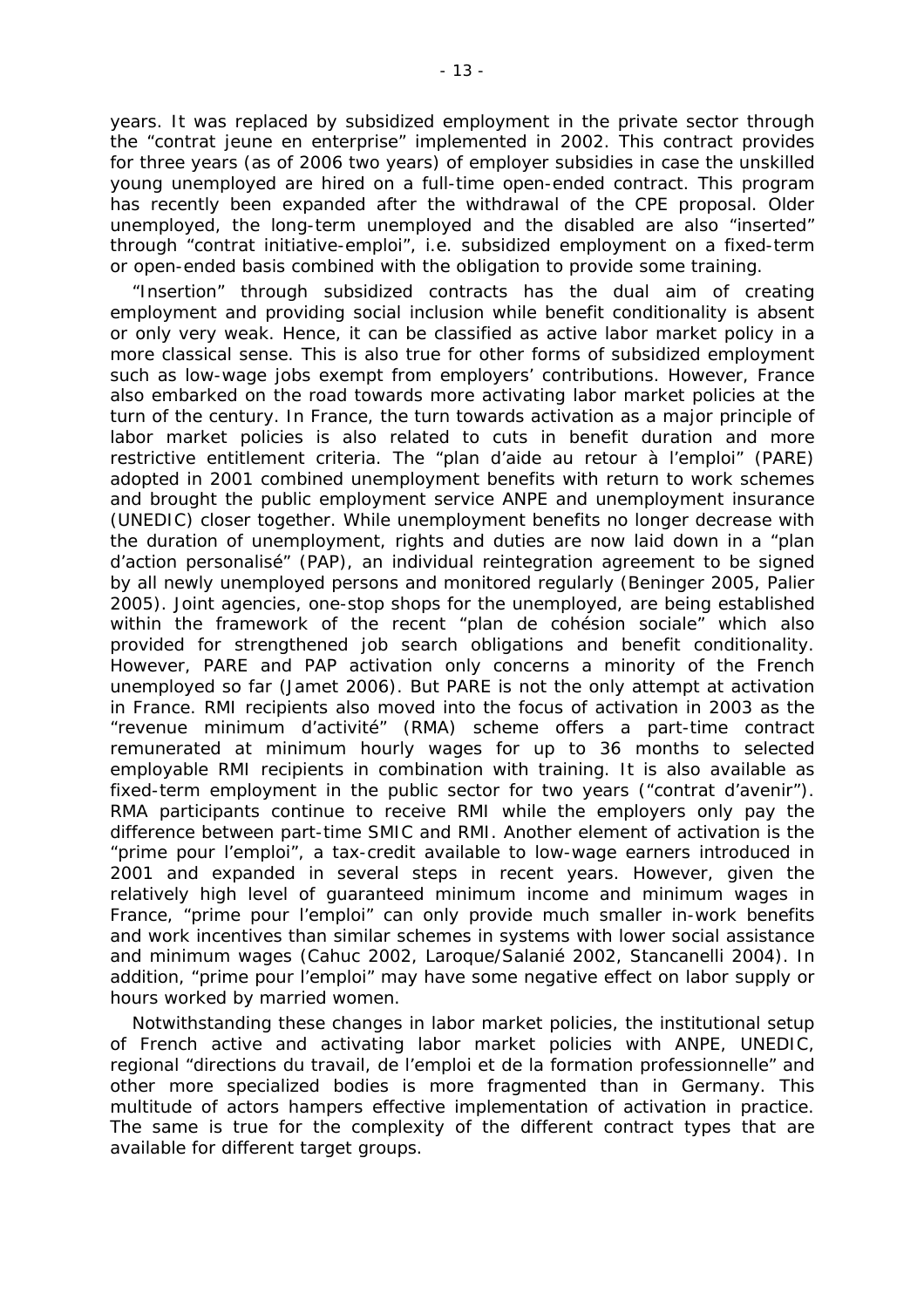However, the current institutional setup in Germany is not conducive to deliver effective activating labor market policies either, as there is a divide between contribution-based benefits and active schemes administered by the BA and taxfunded benefits and activation programs implemented by joint bodies of the BA and the municipalities or  $-$  in some districts  $-$  by the municipalities alone. This leads to a highly selective investment of BA resources in favour of the short-term unemployed, while the potential long-term unemployed are transferred to the tax-funded system. At the same time, governance problems in the joint bodies of the BA and the municipalities inhibit more coherent activation.

|                      | Germany   | France    | United<br>Kingdom | <b>Denmark</b> | <b>Netherlands</b> |
|----------------------|-----------|-----------|-------------------|----------------|--------------------|
| <b>Passive labor</b> | 2.24      | 1.68      | 0.32              | 2.54           | 2.02               |
| market policies      | $(-0.10)$ | $(-0.27)$ | $(-1.19)$         | $(-2.54)$      | $(-1.14)$          |
| <b>Active labor</b>  | 1.14      | 0.97      | 0.53              | 1.90           | 1.48               |
| market policies      | $(-0.08)$ | $(-0.05)$ | $(+0.03)$         | $(+0.11)$      | $(+0.31)$          |
| - training           | 0.36      | 0.30      | 0.13              | 0.62           | 0.31               |
|                      | $(-0.09)$ | $(-0.11)$ | $(+/-0)$          | $(-0.09)$      | $(+0.06)$          |
| - Start-up           | 0.09      | 0.01      | n/a               | n/a            | n/a                |
| incentives           | $(+0.07)$ | $(-0.02)$ |                   |                |                    |
| - Employment         | 0.10      | 0.10      | 0.06              | 1.24           | 0.04               |
| incentives           | $(+0.03)$ | $(-0.02)$ |                   | $(+1.19)$      | $(+0.02)$          |
| - Direct job         | 0.15      | 0.33      | 0.01              | n/a            | 0.23               |
| creation             | $(-0.19)$ | $(+0.13)$ | $(-0, 01)$        |                | $(+0.16)$          |

**Table 3: Expenditure on active and passive labor market policies in % of GDP in 1993-95 / 2002-2004** 

Note: Figures do not include subsidization of social security contributions in France. Source: OECD Employment Outlook 1997, 2006.

#### *4.4. From Contribution-based to Tax-funded Welfare States?*

Both Germany and France adhere to the Bismarckian principle of funding social benefits mainly through social security contributions paid by employers and employees as payroll taxes. In Continental European welfare states, high non-wage labor costs are perceived as a major obstacle to employment growth. Hence, stabilizing or reducing social security contributions became a main goal in policy making.

However, in Germany only relative stability of social security contributions could be achieved despite some cuts in benefits in health insurance, old-age pensions and unemployment insurance, some ad hoc measures to broaden the contribution base and a partial shift from contribution funding to taxation and private expenditure. Most significant in this respect were the introduction of ecotaxes in 1999 and both the recent health and pension reforms that resulted in a higher burden on the insured and a more prominent role of private expenditure. In 2007, there will be a slight decline in non-wage labor costs due to a reduction of the contribution rate to unemployment insurance by two percentage points (or even more) whereas the contributions to old-age pension insurance and sickness insurance will be raised by approximately one percentage point. With the Hartz reforms, expenditure on unemployment insurance benefits and contribution-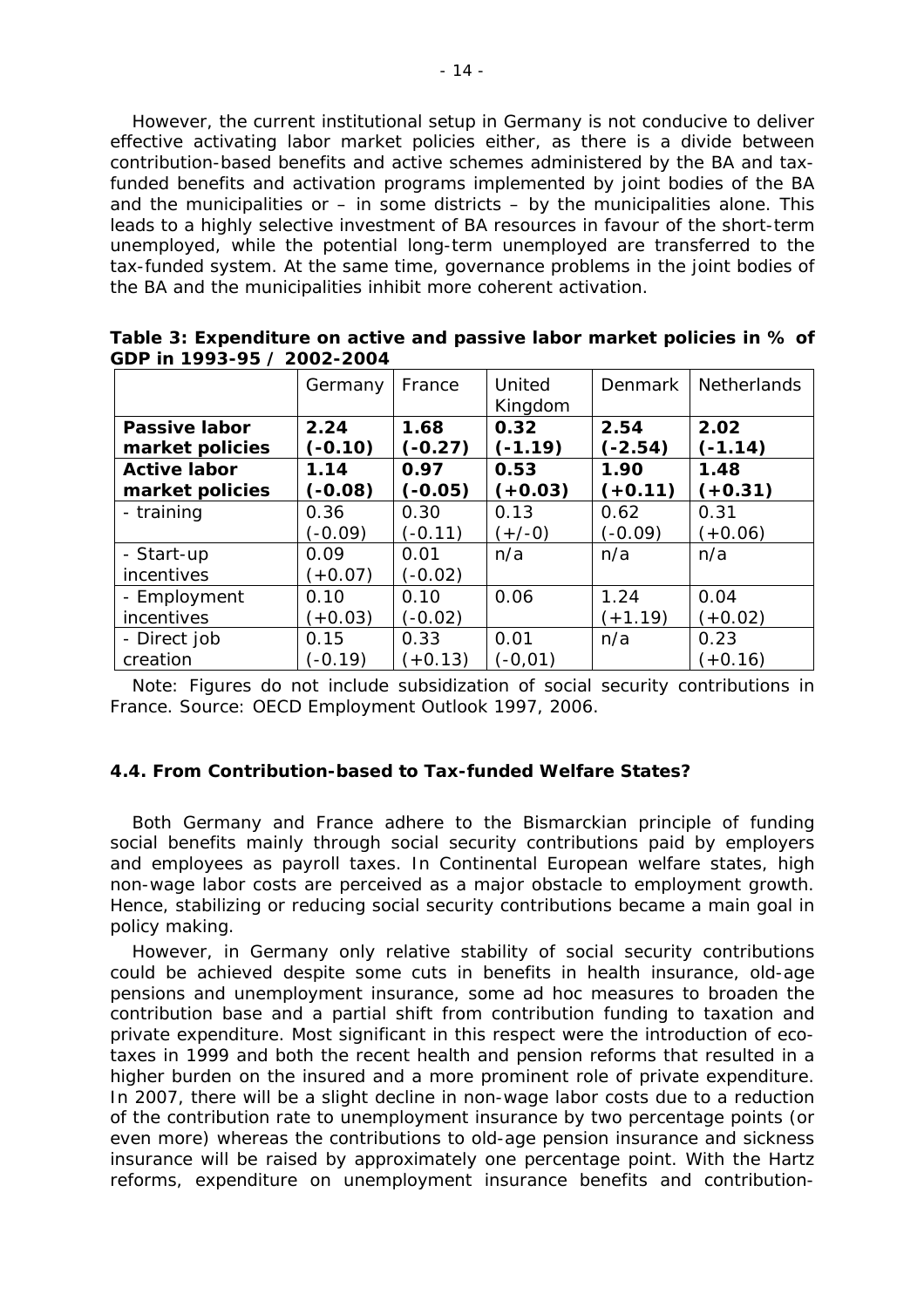based active labor market policy schemes declined while expenditure on taxfunded "Arbeitslosengeld II" and related labor market programs for the longterm unemployed rose so that labor market policies have become more taxbased in Germany in recent years. In combination with a steep increase in VAT by three percentage points, this will, nevertheless, allow for a reduction of the overall burden of non-wage labor costs. In recent years, German employees also benefited from a reduction of income taxes. The system of joint taxation of married couples, however, remained in place.

While non-wage labor costs were more or less stable over the last years, a selective reduction of contributions for low-wage earners similar to the French approach was discussed in Germany in order to facilitate the creation of lowwage jobs. However, in practice the most important model does not address labor market integration of low-skilled people but second jobs or supplementary employment of spouses through "marginal jobs" ("Minijobs"). This model of taxand contribution-free employment had been in place for many years, but was expanded in the nineties and the early years of this decade, the last reform stemming from the Hartz package implemented in 2003 allowing for second jobs or supplementary employment exempt from income taxation and employee contributions up to 400  $\epsilon$  per month, while employers have to pay a lump-sum tax and partial social insurance contributions. Although other models of lowering non-wage labor costs were considered, they were not implemented as general schemes but as limited regional experiments only. Hence, average tax wedges are still high in Germany, and marginal effective tax rates are particularly high for second earners.

France implemented more general cuts in employers' contributions to social insurance in the low-wage sector in order to fuel demand for low-skilled labor and compensate for labor cost increases at SMIC level caused by working time reduction. France embarked on this approach in 1993 in a more consequent way than Germany and raised the threshold for contribution reduction several times until it reached 1.6 SMIC in 2003. At the same time, however, contribution rates for other segments of the labor market were not lowered. To compensate for cuts in social security contributions in the low-wage sector and to fund noncontributory benefits, the "contribution sociale generalisé" (CSG) was introduced in 1990 (Palier 2005). As this special proportional contribution is raised on all types of income including capital revenues and welfare benefits and is earmarked for non-contributory welfare programs, it reinforces the trend towards a more tax-based welfare state. Beginning with a tax rate of 1.1% in 1990, it was increased to 7.5% in 1998. This meant stronger redistribution through the tax/social insurance system as low-wage earners benefit from lower benefits, whereas additional contributions are deducted from higher incomes. Similar to Germany, the combined burden of social security contributions and income taxes remained more or less stable over the last decade. Problematic work incentives are also embodied in French family tax splitting which leads to high marginal tax rates for second earners and reinforces inactivity traps through social benefits (Jamet 2006).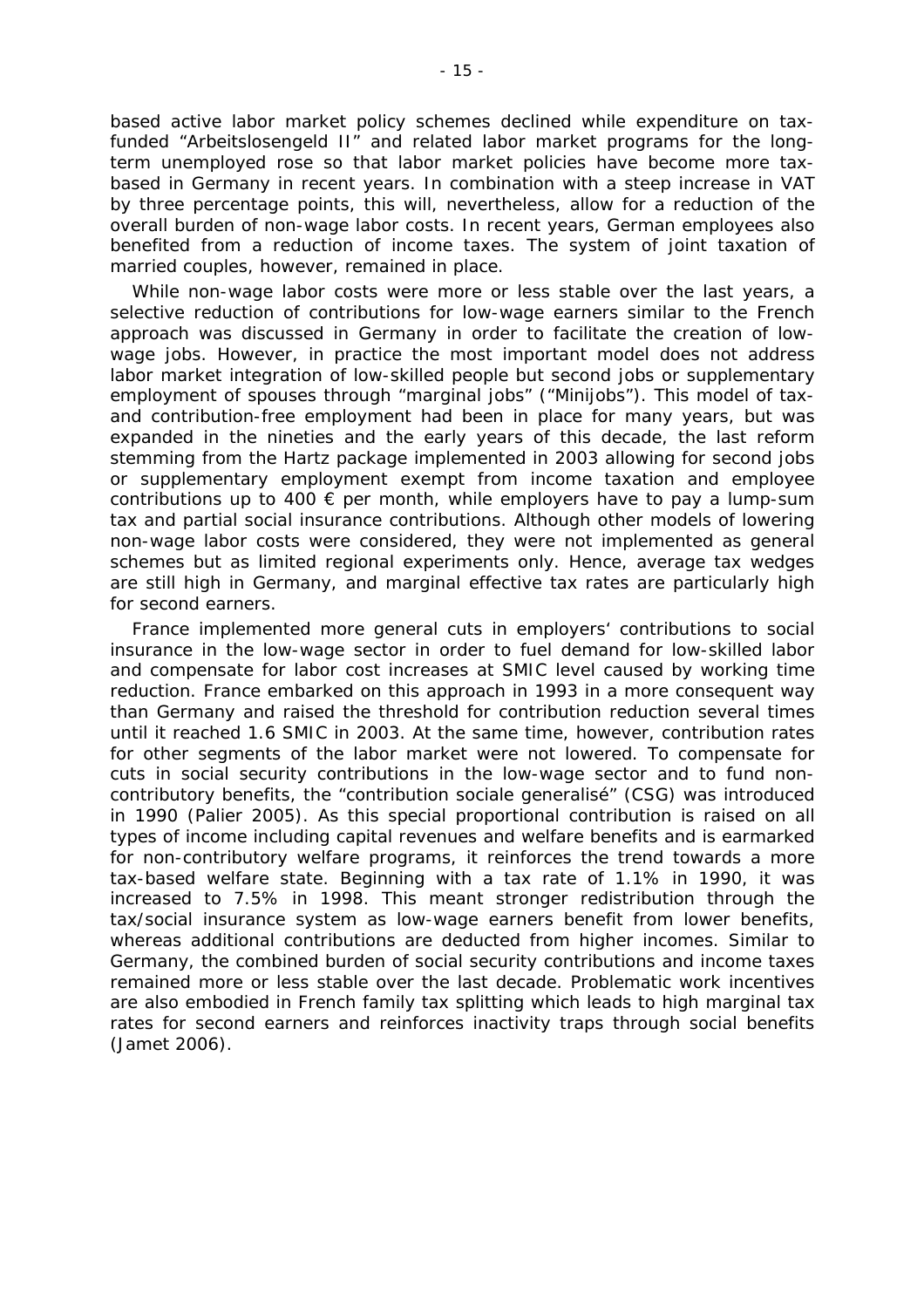|                                                 | Germa-<br>ny | France | EU-15 | United<br>King-<br>dom | Den-<br>mark | Nether-<br>lands |
|-------------------------------------------------|--------------|--------|-------|------------------------|--------------|------------------|
| single, 100% of<br><b>APW</b>                   | 51.8         | 50.1   | 42.1  | 33.5                   | 41.4         | 38.6             |
| Married, two<br>children, 100% of<br><b>APW</b> | 35.7         | 41.7   | 31.6  | 27.1                   | 29.6         | 29.1             |
| single parent, 67%                              | 33.8         | 32.4   | 22.9  | 9.6                    | 13.8         | 22.0             |
| single, 67% of<br><b>APW</b>                    | 46.7         | 41.5   | 38.0  | 29.9                   | 39.3         | 41.3             |

**Table 4: Tax wedges in 2005** 

Source: OECD Taxing Wages 2004/05.

#### *4.5. Common and Diverging Paths*

The general picture for both countries shows basic stability in core areas of labor market institutions, such as employment protection and unemployment insurance for regular employment, as well as is regard of the funding structures of the welfare state. Regular employment gained in flexibility not via deregulation but through increasing wage and working time flexibility induced by concession bargaining in Germany and by bargaining reform and stronger firm level negotiations as an indirect consequence of the attempt at statutory working reduction in France.

However, while income and employment security of labor market insiders are marked by continuity, the most recent reforms contributed to a gradual change of the overall setting of both the French and the German labor market which is characterized by three elements:

- 1. the partial liberalization of non-standard employment such as fixedterm contracts and agency work while maintaining or introducing binding wage floors in these segments;
- 2. both countries gradually shift from Bismarckian social policies to universal social security at basic levels not only in pensions, but, more important for the labor market, through the creation of national minimum income schemes for the non- or unemployed without prior employment record or in the case of (shortened) benefit periods of status-protecting unemployment insurance;
- 3. the shift from passive labor market policies aimed at reducing labor supply towards activation through benefit cuts, integration agreements and more stricter monitoring, i.e. Hartz IV in Germany and PARE as well as RMA in France. However, some routes to early exit continue to exist, and activation of the long-term unemployment was not yet implemented coherently. Hence, the shift towards activation was hesitant and partial so far. At the same time, France, but also Germany, albeit to a smaller extent, still rely on a multitude of selective active labor market schemes providing for employer subsidies.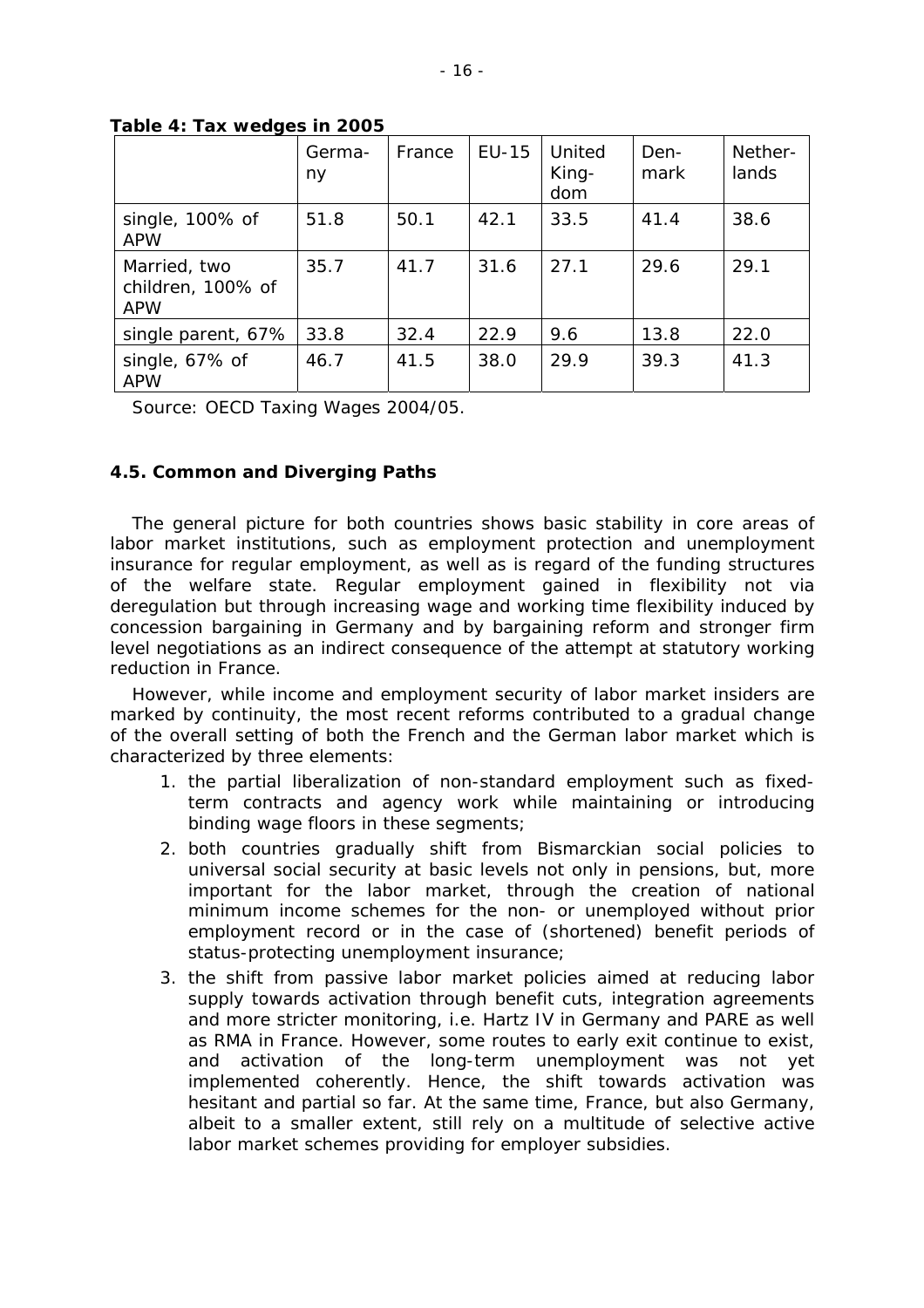These broad trends also reflect limited labor market flexibility as core labor market regulation, levels of social protection and minimum wages have not been modified to allow for additional regular jobs being created in the service sector – in contrast, there have been attempts at reinforcing regulation of the labor market. This goes hand in hand with a stable or even increasing burden of taxes and social insurance contributions on regular employment, i.e. labor market insiders. However, both countries implemented selective models of contribution rebates in order to generate employment in services – with France stressing this more strongly - and partially shifted welfare state funding to new forms of taxes such as eco-taxes, tax-funded Hartz IV in Germany or CSG in France. Hence, a dual structure emerges: regular employment benefiting from full social security and employment protection, but with a high tax burden, and several compartments of marginal or precarious employment on the other hand that partially rely on public resources from national basic income schemes and different forms of subsidization.

#### **5. BEYOND WELFARE STATES WITHOUT WORK?**

Studying German and French labor market performance over time, but also in comparison with other European countries, data on employment and unemployment rates still show problems with overall labor utilisation and a selective pattern of labor market integration to the detriment of older workers, women and low-skilled people (Table 5). However, with respect to employment growth and raising the employment/population ratio, France experienced significant progress whereas German employment virtually stagnated over the last decade. This can in part be explained by higher GDP growth in France which reached 2.2% on average over the period from 1995 to 2005 compared to 1.4% in Germany. At the same time both countries benefited from medium-term wage moderation and increases in working time flexibility. Real wages in the business sector grew only by 1.2% in Germany and by 2.2% in France. Growth in international competitiveness was most pronounced in Germany where relative unit labor costs declined between 2000 and 2005 by 2.5%, while they increased by 9.9% in France.

Nevertheless both countries still lag behind the three reference countries. Taking a closer look at details, low-skilled employment increased in France and is now slightly above the EU average while the low-skilled have only very limited access to employment in Germany. On the other hand, however, the labor market situation of the youth is unfavourable in France, while Germany still does better despite a sharp drop in youth employment. Inactivity of older workers is high in both countries, and increases in employment of older workers have been weaker than in other countries. Hence, labor market imbalances persist as can be seen from high and even growing shares of long-term unemployment and a level of structural unemployment (NAIRU) above the EU average, although France could achieve some improvement.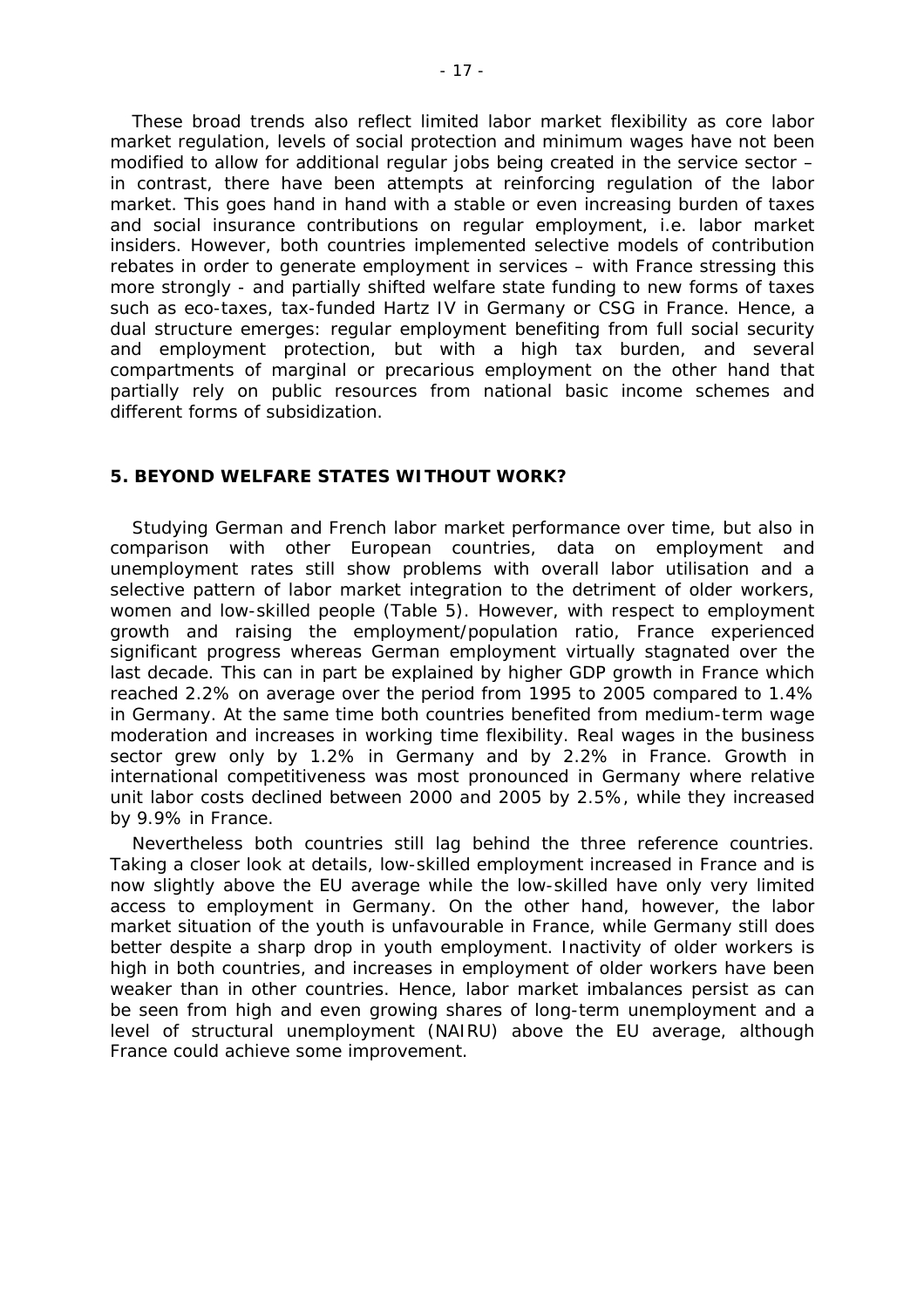|                                                         | Germa-<br>ny     | France           | <b>EU-15</b>     | United<br>King-<br>dom | Den-<br>mark     | Nether-<br>lands  |
|---------------------------------------------------------|------------------|------------------|------------------|------------------------|------------------|-------------------|
| Average<br><b>Employment</b><br>Growth<br>1995-<br>2005 | 0.3              | 1.0              | 1.1              | 1.1                    | 0.6              | 1.4               |
| Employment/<br>population<br>ratio                      | 65.0<br>$(+0.3)$ | 62.4<br>$(+3.6)$ | 64.9<br>$(+4.8)$ | 72.6<br>$(+3.9)$       | 75.5<br>$(+2.6)$ | 72.3<br>$(+8.1)$  |
| - women                                                 | 59.1             | 56.6             | 57.1             | 66.7                   | 71.1             | 64.9              |
|                                                         | $(+4.1)$         | $(+5.5)$         | $(+7.6)$         | $(+4.6)$               | $(+3.5)$         | $(+12.1)$         |
| - low skilled *                                         | 49.9             | 58.8             | 57.6             | 53.3                   | 61.2             | 58.9              |
|                                                         | $(+1.0)$         | $(+2.3)$         | $(+2.2)$         | $(-0.8)$               | $(+/- 0)$        | $(+5.2)$          |
| - youth                                                 | 42.3             | 26.4             | 42.9             | 61.0                   | 60.9             | 64.5              |
|                                                         | $(-8.7)$         | $(+3.8)$         | $(+3.9)$         | $(+2.2)$               | $(-1.8)$         | $(+8.8)$          |
| - older workers                                         | 42.1             | 40.5             | 42.7             | 56.1                   | 60.7             | 44.1              |
|                                                         | $(+5.7)$         | $(+6.9)$         | $(+6.4)$         | $(+9.0)$               | $(+10.5)$        | $(+15.3)$         |
| <b>Standardized</b><br>unemploy-<br>ment rate           | 9.3<br>$(+1.2)$  | 9.5<br>$(-2.4)$  | 8.0<br>$(-2.8)$  | 4.7<br>$(-4.9)$        | 5.2<br>$(-1.9)$  | 4.3<br>$(+0.8)$   |
| - women                                                 | 10.0             | 11.0             | 9.0              | 4.1                    | 5.6              | 3.1               |
|                                                         | $(+0.3)$         | $(-2.8)$         | $(-3.5)$         | $(-3.2)$               | $(-4.0)$         | $(-5.0)$          |
| - low skilled *                                         | 17.9             | 12.0             | 9.9              | 7.3                    | 7.0              | 4.7               |
|                                                         | $(+4.3)$         | $(-2.4)$         | $(-3.4)$         | $(-5.3)$               | $(-9.0)$         | $(-3.4)$          |
| - youth                                                 | 12.8             | 22.3             | 15.7             | 12.8                   | 8.5              | 8.4               |
|                                                         | $(+4.7)$         | $(-3.7)$         | $(-4.8)$         | $(-3.4)$               | $(-3.0)$         | $(-2.5)$          |
| - older workers                                         | 11.6             | 7.0              | 6.1              | 3.0                    | 4.8              | 3.5               |
|                                                         | $(+0.3)$         | $(-0.2)$         | $(-2.2)$         | $(-5.9)$               | $(-2.9)$         | $(+0.4)$          |
| Share of long-<br>term<br>unemployed                    | 51.9<br>$(+7.9)$ | 42.3<br>$(+3.0)$ | 43.3<br>$(+2.3)$ | 22.2<br>$(-21.6)$      | 22.8<br>$(-5.5)$ | 33.9<br>$(-10.1)$ |
| <b>NAIRU</b>                                            | 7.4              | 9.0              | 6.5              | 5.3                    | 4.8              | 3.3               |
|                                                         | $(+1.4)$         | $(-1.3)$         | $(-0.9)$         | $(-2.1)$               | $(-1.8)$         | $(-2.5)$          |

**Table 5: Employment and unemployment (1993-95/2003-05)** 

Sources: OECD Employment Outlook and Economic Outlook, OECD Education at a Glance. \*) 1995-98 /2002-04; \*\*) without Luxembourg.

The structures of the French and German labor markets also differ with regard to the use of non-standard forms of employment (Table 6). On the one hand, (voluntary) part-time employment is a prominent feature of female employment in Germany and to a certain extent mirrors an adaptation of labor supply of women to limited child-care infrastructure and high marginal taxation. On the other hand, involuntary part-time work, which reflects a strong tendency towards female full-time employment, is more frequent in France (Beninger 2005). However, taking into account the fact that about half of all fixed-term contracts are apprenticeships in Germany, "genuine" fixed-term contracts are more frequently used in France and their numbers have grown over the last decade.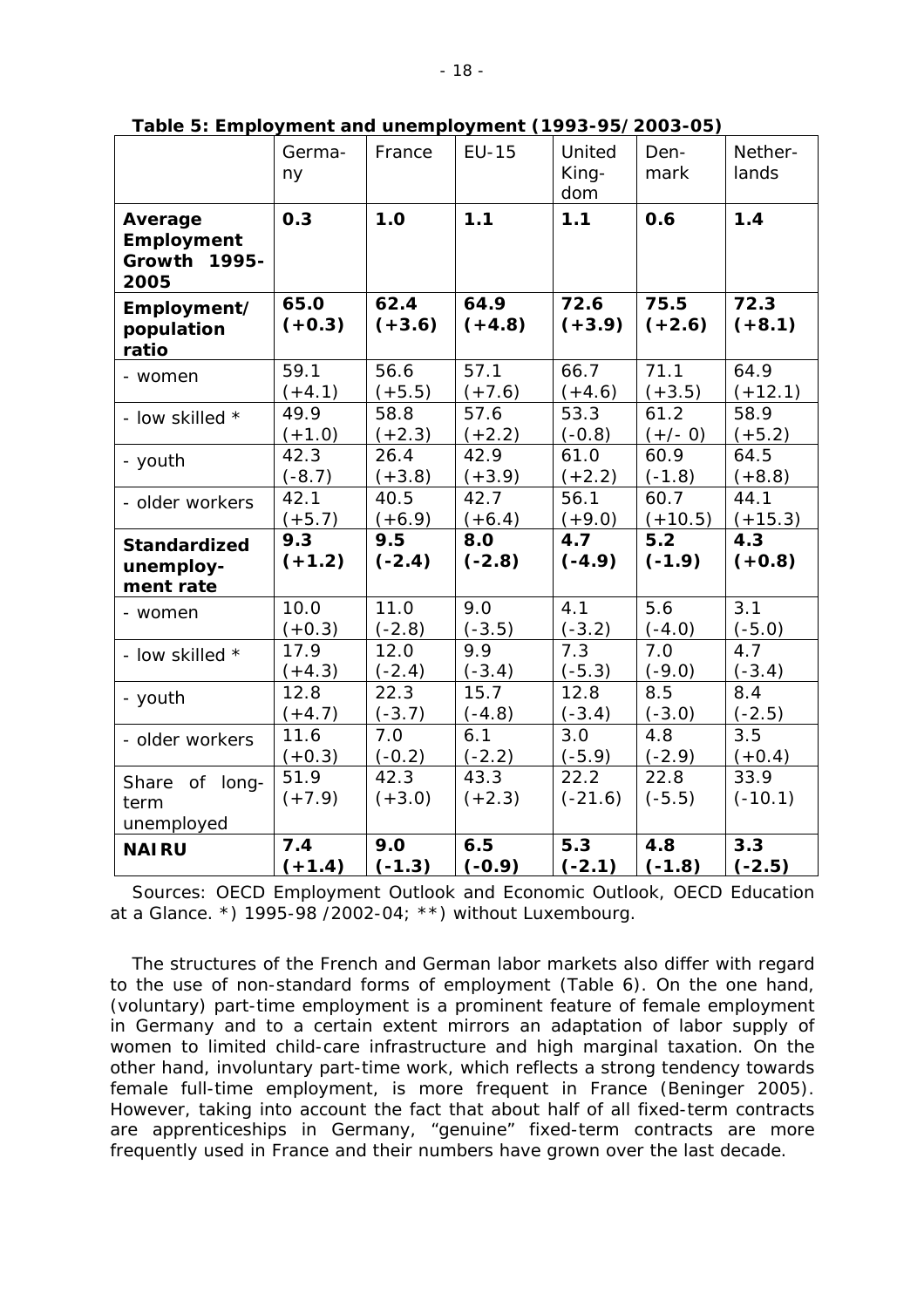|                                         | Germa-<br>ny     | France           | $EU-15$  | United<br>King-<br>dom | Den-<br>mark     | Nether-<br>lands |
|-----------------------------------------|------------------|------------------|----------|------------------------|------------------|------------------|
| Part-time                               | 20.5             | 13.3             | 17.4     | 23.9                   | 17.1             | 35.1             |
| employment                              | $(+7.0)$         | $(-0.4)$         | $(+2.9)$ | $(+1.7)$               | $(-0.6)$         | $(+6.4)$         |
| Involuntary<br>part-<br>time employment | 12.2<br>$(+5.5)$ | 22.4<br>$(-7.9)$ | n.a.     | 6.6<br>$(-5.2)$        | 13.1<br>$(-2.0)$ | 3.3<br>$(-1.9)$  |
| Fixed-term                              | 13.0             | 12.9             | 13.5     | 5.9                    | 9.5              | 14.9             |
| employment                              | $(+2.7)$         | $(+1.6)$         |          | $(-0.5)$               | $(-2.1)$         | $(+4.3)$         |

**Table 6: Regular and flexible employment 1993-95 / 2003-2005** 

Source: Eurostat.

At the same time, individual panel data show different patterns of mobility on the labor market (Table 7). Both Germany and France have strongly segmented labor markets with relatively long tenure (Auer/Cazes 2002). However, France shows a particularly low mobility rate from fixed-term employment to regular employment. Hence, there is not only a divide between fixed-term and openended contracts, but also little mobility between the two segments. This is confirmed by national empirical evidence. In France, fixed-term contracts play a major role in external labor market flexibility that is restricted in regular employment. Fixed-term employment is used to circumvent dismissal protection although regulation of fixed-term contracts is also rather strict - but the relative gap in rigidity between fixed-term and open-ended employment explains the strong growth of temporary employment in France over the last decade. In this setting, liberalization at the margin through fixed-term employments or the longer probationary period under CNE has positive effects on employment and increases labor market flexibility by lowering hiring thresholds. At the same time, due to very short average durations, turnover in fixed-term contracts is high, in particular among young workers, but transitions to open-ended contracts remain difficult (Blanchard/Landier 2001). Therefore, fixed-term employment induces additional external labor market flexibility, but deepens labor market segmentation and increases employment insecurity of employees in precarious jobs at the margin (Cahuc/Postel-Vinay 2002, Cahuc/Carcillo 2006). This not only holds for fixed-term jobs, but also for different subsidized contracts that have been designed in the framework of "reinsertion" policies but often lead to repeated unemployment spells (Jamet 2006).

The situation is different in Germany where, first, a major part of all fixedterm contracts are apprenticeships and, second, fixed-term employment is mainly used as a prolonged probationary period that frequently paves the way to regular employment (Boockmann/Hagen 2005). Hence, fixed-term jobs are on average more qualified in Germany than they are in France. In Germany, the flexible element of the labor market is not fixed-term employment, but part-time work, marginal jobs and the combination of benefits and work. Both provide additional external flexibility and allow for a swift adjustment of labor demand in particular in the service sectors. However, mobility between low-wage jobs and higher earnings is weaker in Germany than in France.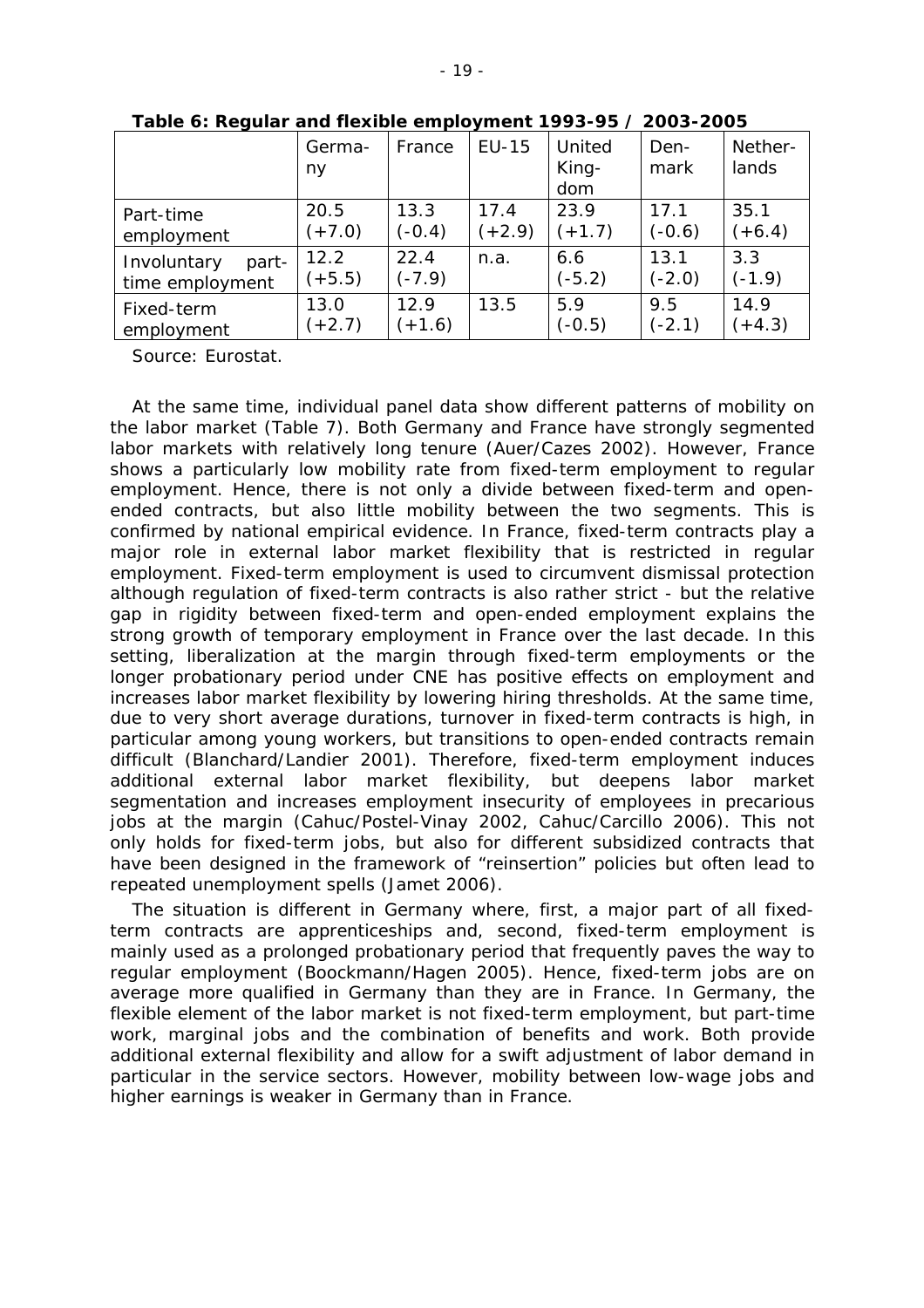|                           | Germa-<br>ny | France | $EU-15$ | United<br>King-<br>dom | Den-<br>mark | Nether-<br>lands |
|---------------------------|--------------|--------|---------|------------------------|--------------|------------------|
| Move into<br>employment   | 13.9         | 14.1   | 13.0    | 18.4                   | 21.1         | 15.5             |
| Stay in<br>employment     | 91.5         | 92.4   | 92.3    | 92.3                   | 92.6         | 93.7             |
| Temporary to<br>permanent | 37.2         | 20.7   | 31.4    | 44.5                   | 36.3         | 44.9             |
| Low pay to<br>higher pay  | 25.4         | 34.5   | 30.7    | 28.0                   | 36.2         | 29.4             |

**Table 7: Labor mobility 1994/95-2001** 

Source: European Commission 2004 based on pooled data from the European Community Household Panel UDB version from December 2003.

Despite the relatively high SMIC, France has been more successful in stabilizing employment of the low-skilled. This is mainly due to the subsidization of employers' contributions to social insurance in the low-wage sector. This has set off adverse effects of minimum wage increases and statutory working time reduction that would otherwise have resulted in higher labor cost at the minimum wage level and endangered jobs for low-wage earners. Available evidence shows that the demand for low-skilled labor could be stabilized or even increased although the evaluation results differ for methodological reasons (Abowd et al. 1999, Audric/Givord/Prost 2000, Kramarz/Philipppon 2001, Laroque/Salanié 2000, Crépon/Desplatz 2001). However, this could only be achieved at the expense of additional public expenditure that was necessary to compensate for potential negative effects of higher labor costs. It seems fair to argue that low-skilled employment could be stabilized through broad subsidization (Jamet 2006, OECD 2005). While the employment effect of statutory working time reduction was unclear or even negative (Beninger 2005), the joint effect of working time reduction, higher working time flexibility, medium-term wage moderation and subsidization of low-wage employment seems positive at least in the short run. In contrast, longer-term effects are uncertain in particular when taking potential negative effects of funding into account (Jamet 2006).

Data on income inequality and poverty show that income distribution in Germany and France is broadly in line with the EU average and more unequal than in Denmark or the Netherlands, but less polarized than in the UK. As poverty is mainly due to non-employment or marginal labor market integration of benefit recipients (OECD 2006b), activating labor market policies on employment may reduce poverty. However, due to the lack of evaluation, activation strategies in France and Germany cannot be assessed so far. But recipient figures and expenditure data show no significant effects. This can be explained by the inconsistent implementation of activation in both countries and persistent inactivity or poverty traps built in the benefit systems for the longterm unemployed.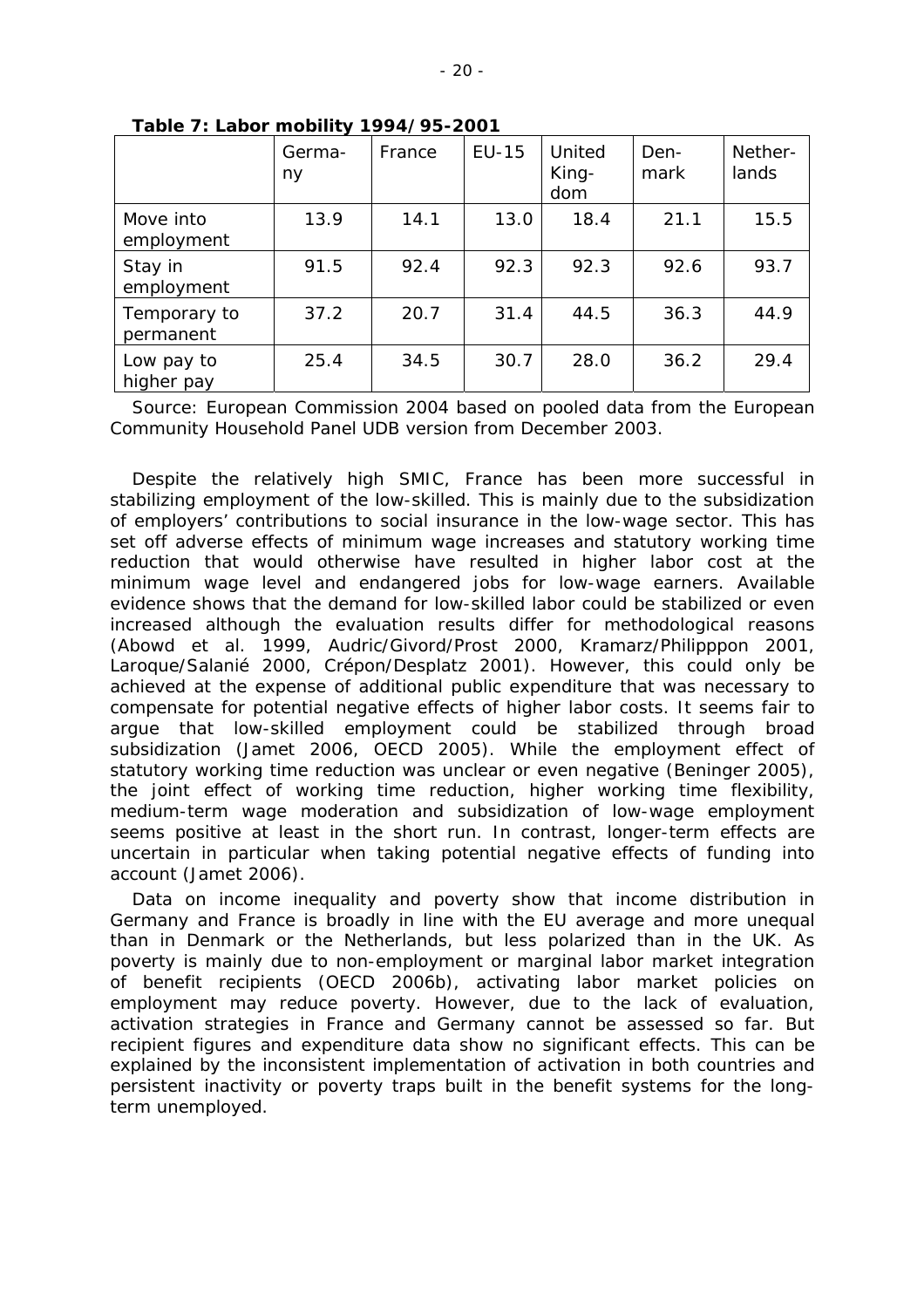|                                             | Ger-<br>many    | France          | EU-15           | United<br>Kingdom | Den-<br>mark    | Nether-<br>lands |
|---------------------------------------------|-----------------|-----------------|-----------------|-------------------|-----------------|------------------|
| Inequality of<br>disposable income<br>D8/D2 | 4.4<br>$(-0.2)$ | 4.2<br>$(-0.3)$ | 4.8<br>$(-0.3)$ | 5.3<br>$(+0.1)$   | 3.4<br>$(+0.5)$ | 4.0<br>$(-0.2)$  |
| Poverty rate before                         | 24              | 26              | 26              | 29                | 31              | 23               |
| social transfers [%]                        | $(+2)$          | $(+/-0)$        | $(+/-0)$        | $(-3)$            | $(+2)$          | $(-1)$           |
| Poverty rate after                          | 16              | 14              | 17              | 18                | 11              | 12               |
| social transfers [%]                        | $(+1)$          | $(-1)$          | $(+/-0)$        | $(-2)$            | $(+1)$          | $(+1)$           |

**Table 8: Inequality and poverty 1995 / 2003-2004** 

Source: Eurostat Structural Indicators.

Both countries still have problems with low utilisation of labor and high benefit dependency which can be explained by reluctant activation and only partial flexibilization of the labor market so that employment is still lower than in EU average. There is a rather strong divide between the core and the margin of the labor market. The core of the labor market remained stable in institutional terms and benefited from increasing wage and working time flexibility, but its share in employment declined. The margin of the labor market is characterized by "precarious", i.e. instable, part-time or fixed-term jobs with less favourable conditions regarding job security and remuneration. However, patterns of labor market segmentation differ between France and Germany. Regarding levels of labor market integration, the major weakness in France is employment of young and older workers, whereas not only older workers, but women and the lowskilled are negatively affected by the institutional arrangement in Germany. While mobility from fixed-term to regular contracts is problematic in France which is particularly harmful to the young, moving from low to medium wages and from part-time to full-time is more difficult in Germany. Over all, low employment in both Germany and France means continuously high levels of benefit dependency as the non-employed or workers in instable or low-paid jobs rely on additional public spending. Hence, it comes as no surprise that net social expenditure in France and Germany rank at the top of the OECD world (Adema/Ladaique 2005). In 2001, net social spending reached 31.2% of GDP in France and 30.8% in Germany compared to 26.4% in Denmark, 27.1% in the UK and 25.0% in the Netherlands.

#### **6. THE POLITICAL LOGIC OF LABOR MARKET REFORMS IN GERMANY AND FRANCE**

The review of labor market reforms in Germany and France shows that both countries maintained strong employment protection for regular jobs and unemployment insurance for the short-term unemployed despite some changes in benefit duration and entitlement criteria and a gradual removal of early retirement options. At the same time, some deregulation took place at the margin of the labor market, while basic income protection combined with stronger, albeit reluctant, activation of the long-term unemployed became more prominent. However, while France implemented more coherent strategies to further demand for low-skilled labor, Germany advanced more strongly in setting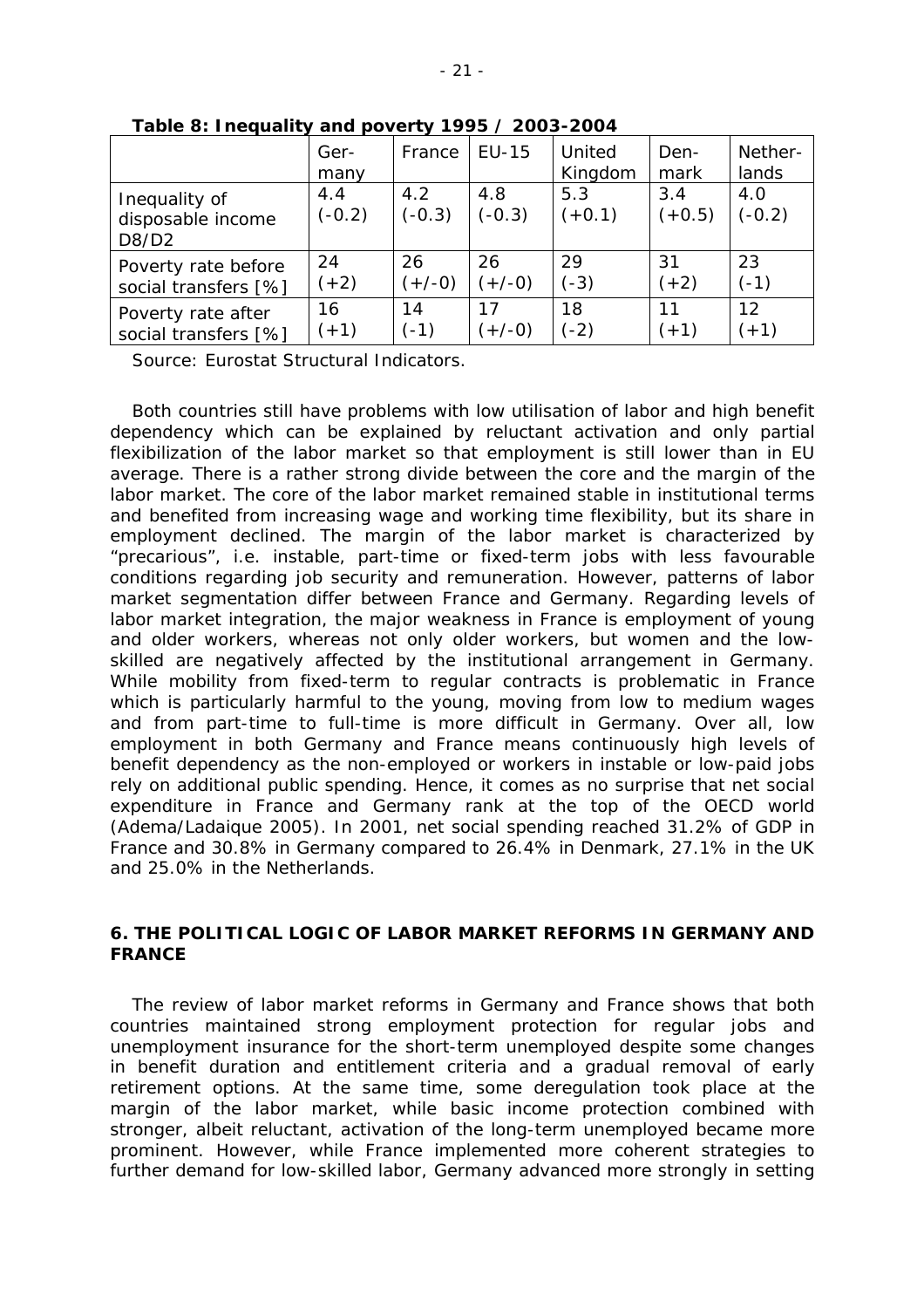up an activation scheme for all the long-term unemployed. While keeping the core of the labor market stable, both France and Germany facilitated the emergence of "precarious" jobs through lower non-wage labor costs or lower levels of regulation – but labor market "permeability" remained weak. A more indepth analysis of the political economy of labor market reforms in France and Germany helps explain why there were such sequences of gradual reforms.

Considering France first, government is strong in institutional terms (Levy 2000, 2005) but it stands alone with regard to labor market reforms as statesociety relations are tense and prone to conflict. Hence, there is no basis for broader package deals to be negotiated between the government and the social partners (see e.g. the experience with negotiations on the 35 hour week in 1997/98). However, even attempts at increasing labor market flexibility through marginal modifications have proven to generate considerable conflict. The most prominent of major public unrest refer to the "SMIC jeunes" proposal in 1994, the Juppé pension reform in 1995 or the CPE project in spring 2006. In all cases, government had to enter "negotiations with the streets" that eventually resulted in government withdrawing or watering down its initiatives. As incumbent governments are highly vulnerable in electoral terms in France, reluctance with regard to more far-reaching reforms is a plausible strategy aimed at avoiding electoral defeat. In addition, center-right parties (the Gaullists) and left parties are not advocates of "neo-liberal" reforms, but support the principle of "traitement social du chômage". Hence, establishing a single type of employment relationship with lower dismissal protection for regular employment in exchange for severance pay (as proposed by Cahuc and Kramarz in 2004) might be an efficient strategy in economic terms, but it is not feasible in politico-economic terms as the French public does not accept significant increases in labor market flexibility. Neither does it support growing inequality in the labor market, i.e. through lower minimum wages and social benefits, although gradual reforms imply at least implicit acceptance of precarious employment.

This constellation makes it plausible for French policy makers to rely on cautious and partial reforms on the one hand and on state-administered "insertion" policies on the other hand although this strategy requires significant public resources. However, "social anesthesia" (Levy 2005) trough "insertion" and passive income support is only one element of the French reform path as some elements of activation could nevertheless be implemented (e.g. PARE and RMI/RMI). Despite the fact that this approach is different from strict activation inspired by the Anglo-Saxon or the Nordic model, it is a major institutional innovation in the French context. This is particularly true given the fact that activation also brings ANPE and UNEDIC closer together. Since institutional reorganization is essential, but difficult due to the strong role of social partners in the administration of unemployment insurance (UNEDIC), PARE could only be achieved through an agreement by the social partners and the government (Palier 2005, Clegg/Clasen 2003, Clasen/Clegg 2003). However, given the fact that "selective occupational solidarity" is a major principle of unemployment insurance, activation, but also different forms of "insertion", are easier in areas that are not related to unemployment insurance but address the unemployed without entitlements to unemployment insurance benefits. While PARE and RMA advanced activation in France, these schemes did not question the established level of social benefits or minimum wages or the overall level of labor market regulation. The same is true for the broad subsidization of low-wage employment and the partial shift to quasi-taxes such as the CSG. In France, low-wage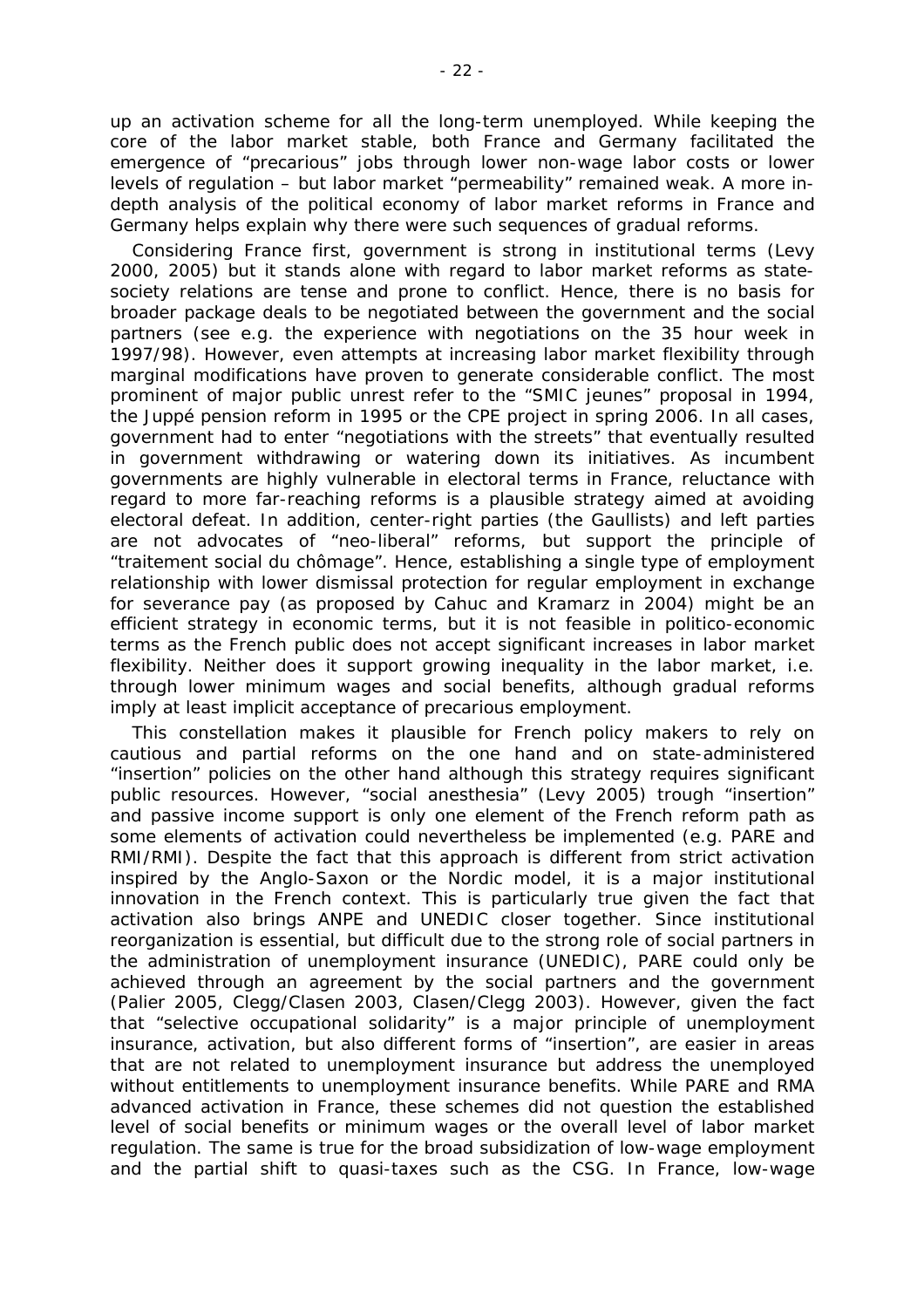employment at SMIC level seems less problematic than in Germany. This difference might be explained by the existence of a binding minimum wage that provides an effective wage floor and neutralizes some fears of the "working poor".

Compared to France, German government is weaker in institutional terms due to the division of power between often diverging majorities in both chambers of parliament, and only very limited influence of the state in the arena of collective bargaining. At the same time, however, the social partners are strong at the sectoral level, but have much smaller administrative capacities in social policies. Partial labor market reforms not questioning the labor market position of insiders are a plausible outcome of a political system characterized by weak government and a strong role of Social Democrats and Christian Democrats with neither of the two major parties advocating more radical reforms, although such reform initiatives are advocated by economic advisors. This virtually excludes more farreaching reform proposals from the political agenda, as they would provoke blockage by opposition parties and electoral defeat. Similar to France, some rather marginal reforms announced and implemented by the Kohl government in the mid-nineties triggered the successful electoral campaign of the Social Democratic Party in 1998, which accused the Christian Democratic/Liberal coalition of neglecting "social justice". However, at the same time, strategies aimed at limiting the use of flexible employment through stronger restrictions on fixed-term jobs, self-employment or "Minijobs" could not be sustained either.

As in France, there was no viable option of negotiating a broader policy package between the state and the social partners due to the institutional weakness of government and the lack of an effective institutional infrastructure for tripartite negotiations. The "Alliance for Jobs, Vocational Training and Competitiveness" initiated by the Red-Green Coalition in the late nineties did not result in significant policy initiatives but was hampered by bilateral concessions granted by government in favour of trade unions and employers. Hence, a "shadow of hierarchy" could not be established. However, the negative experience with the Alliance for Jobs paved the way for the Hartz reforms and the subsequent "Agenda 2010" package benefiting from stronger government initiative supported by, first, the Hartz Commission, a pluralist expert committee presenting a carefully balanced set of proposals addressing active and passive labor market policies and a partial deregulation of the labor market, and second, an implicit "Grand Coalition" of Social Democrats and Christian Democrats that was capable of implementing the abolition of earnings-related social assistance and the institutional framework for activating labor market policy focusing on inactive persons and the long-term unemployed. However, compromise on "Hartz IV" also resulted in the creation of a rather ineffective implementation structure. The Hartz reforms terminated active labor market policies as a tool for "hiding" open unemployment and curtailed social partner influence on labor market policies considerably (Streeck/Hassel 2003). But the experience with "Hartz IV" also points to the limits of more coherent reforms in Germany as the shift from status-related unemployment assistance to flat-rate "Arbeitslosengeld II", subject to stricter means-testing, provoked considerable opposition against this alleged social "cruelty" that was supposed to bring about significant benefit cuts and increase low-wage employment. Public unrest triggered by the "Hartz IV" issue contributed to a significant loss of electoral support for the Red-Green Coalition and to electoral defeat in fall 2005.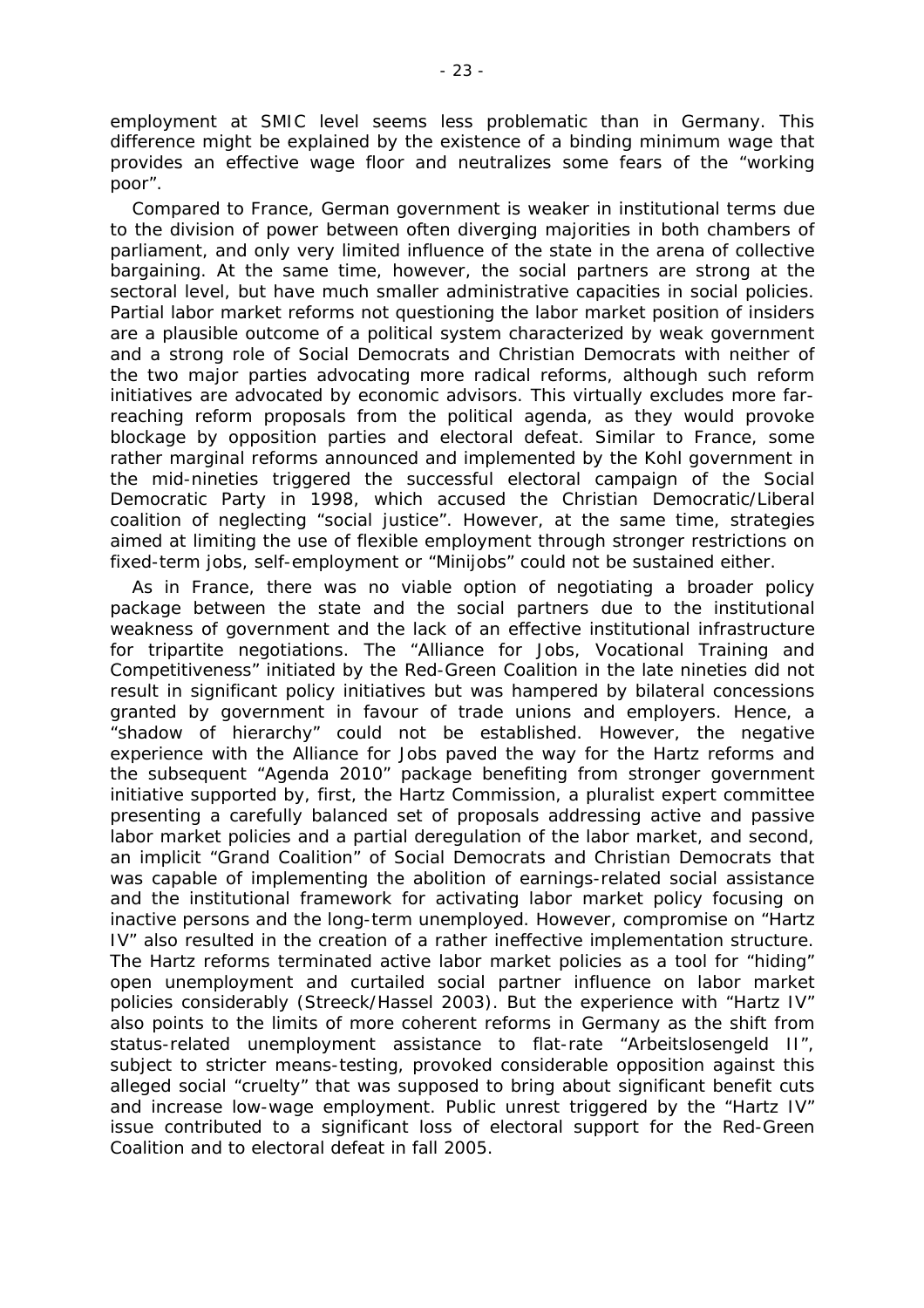The Grand Coalition, in power since late 2005, is more cautious with respect to labor market reforms and tends to raise labor market regulation through the probable introduction of binding minimum wages and a more restrictive treatment of fixed-term contracts. Continuously high levels of inactivity or partial attachment to the labor market generate persistent fiscal problems in welfare state funding that are dealt with by ad hoc stabilization measures and attempts at redistributing deficits across different branches of social policy (Streeck/Trampusch 2005).

Comparing German and French labor market reforms shows that what is plausible in politico-economic terms is less efficient in economic terms, but reforms advancing more efficient institutions are hardly feasible in political terms. Partial reforms and institutional layering are highly plausible from the point of view of policy makers, but result in deep labor market segmentation and a certain extent of "Americanization" through the backdoor as the flexible segment of less heavily regulated and subsidized jobs grows without facilitating transition to higher remuneration or to jobs with stronger employment stability. Hence, advocating a "social" approach to the labor market in political discourse goes along with tacit and implicit acceptance of deepened segmentation between the core and the margin, precarious labor market situations and continuously high benefit dependency.

#### **7. CONCLUSION AND OUTLOOK: TRANSFORMATION THROUGH GRADUAL REFORMS**

Both Germany and France opted for the path of partial reforms establishing more flexible but marginal labor market segments characterized either by lower levels of employment protection and reduced non-wage labor cost or by other forms of subsidized employment within the framework of active labor market policies. At the same time, the provision of basic income security has become a more prominent feature of the French and German labor markets in combination with a partial and hesitant shift towards more activating labor market policies. However, although these reforms contributed to some increase in labor market adaptability through stronger employment dynamics at the margin, they have not been sufficient to overcome high benefit dependency and deep labor market segmentation, as institutional arrangements of the core labor market have not been changed significantly even though increases in wage and working time flexibility contribute to the relative stability of regular employment in a more competitive economic environment. However, despite a partial shift to taxfunding, the burden of non-wage labor costs remains high and reduces the potential for job creation in regular employment. Hence, the strategy of gradual reforms involves considerable societal costs in terms of persistent benefit dependency, precarious employment and selective access to regular employment.

The comparative analysis of institutional reforms in both Germany and France, however, shows that more systematic reforms are hardly feasible so that more effective institutional adjustment seems blocked. This precludes the adoption of either the Nordic model or the Anglo-Saxon road to higher employment. Moving from a Continental European labor market regime to an institutional arrangement inspired by the Danish "golden triangle" of flexible employment protection, generous unemployment benefits and reintegration oriented labor market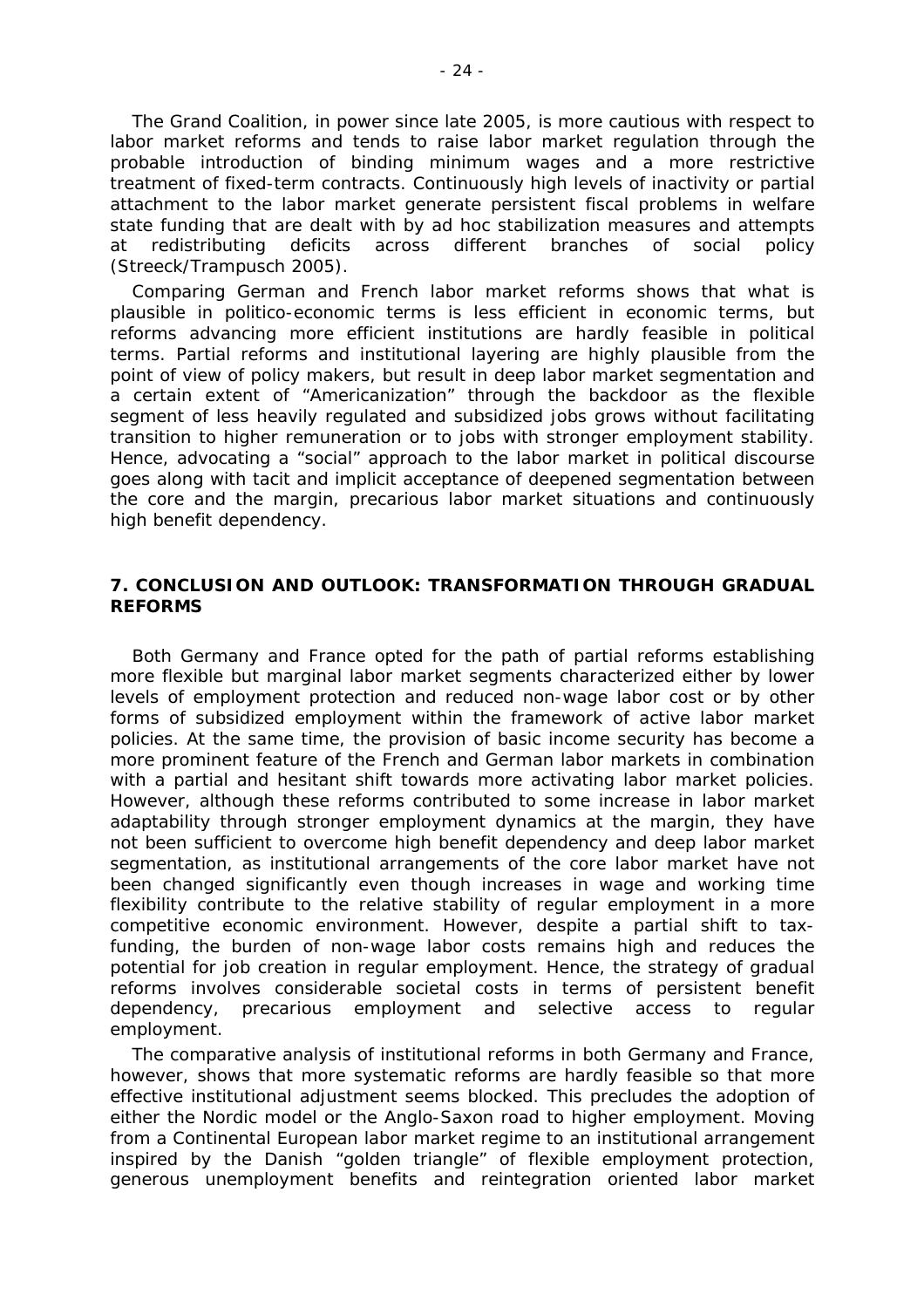policies would mean easing dismissal protection and raising taxation while reinforcing the activation element in labor market policies (Madsen 2002). All three elements are contentious issues in a Continental European setting. The same is true for the Anglo-Saxon model of high labor market flexibility, lower unemployment benefits and stronger in-work benefits. Both strategies are problematic in politico-economic terms as they would imply lower employment stability for the core of the labor market and  $-$  in the Anglo-Saxon model  $$ acceptance of a higher degree of wage inequality or, as in the Danish case, tolerance of higher taxation. At the same time, renegotiating a new balance between flexibility and social security similar to Dutch legislation on "flexicurity", narrowing the gap between regular and flexible employment, that was implemented in the late nineties is hardly feasible in Germany or France due to the institutional weaknesses of state/social partner relations at the national level.

Ironically, despite the rejection of more stringent reforms in Germany and France, the creation of diverse forms of flexible or marginal employment led to the emergence of an "Americanized" segment of precarious employment relationships in exchange for continued job stability in the core labor market. Given the risk of "asphyxiation" of regular employment due to high non-wage labor costs and strict employment protection that limit labor demand in this segment, the continuous expansion of flexible jobs might change the overall functioning of the labor market. In this sense, the process of institutional "layering" might lead to a gradual crowding out of regular employment in the traditional sense and may make a general revision of the institutional arrangement a viable alternative in the long run. This could result in a unified, but more flexible labor law, a stronger reliance on basic social security funded through taxes and stricter activation, which would be conducive to the creation of a more inclusive and "permeable" labor market. However, the transition will most probably be a protracted one generating considerable economic and societal costs.

#### **8. REFERENCES**

ABOWD J. M., KRAMARZ F., MARGOLIS D. M. and PHILIPPON T. (2000), *The Tail of Two Countries: Minimum Wages and Employment in France and the United States,* IZA Discussion Paper 203, Bonn, IZA.

ADEMA W. and LADAIQUE M. (2005), *Net social expenditure, 2005 edition*, OECD Social, Employment and Migration Working Paper 29, Paris, OECD.

ALBERT M. (1991), *Capitalisme contre Capitalisme*, Paris, Editions du Seuil.

AMABLE B. (2003), *The Diversity of Modern Capitalism*, Oxford, Oxford University Press.

AUDRIC S., GIVORD P. and PROST C. (2000), "Estimation de l'impact sur l'emploi non qualifié des mesures de baisse de charges", Revue Economique, n° 3, volume 51, pp. 513-522.

AUER P. and CAZES S. (2002), "The Resilience of the Long-term Employment Relationship" *in* Auer P. and Cazes S. (eds.), *Employment Stability in an Age of Flexibility,* Geneva, ILO, pp. 22-56.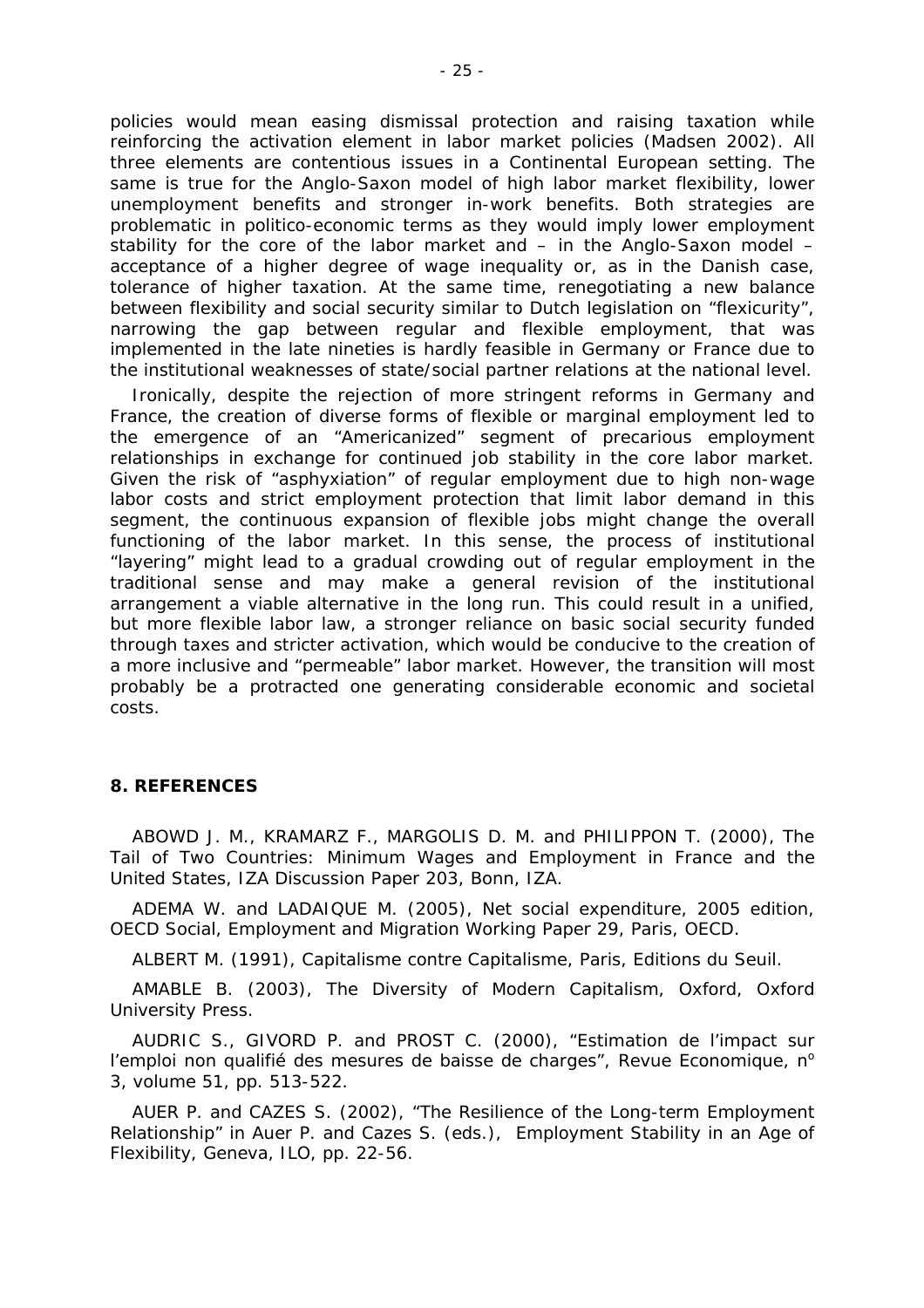BARBIER J.-C., BRYGOO A., VIGUIER F. and TARQUIS F. (2002), *Managing Labour Market Related Risks: A Comparative Analysis of Regulation Frameworks and Policies. Policy Analysis Report France,* ESOPE Project, Noisy-le-Grand, Centre d'Etude de l'Emploi.

BASSANINI A. and DUVAL R. (2006), Employment patterns in OECD countries: reassessing the role of policies and institutions, OECD Social, Employment and Migration Working Paper 36, Paris, OECD.

BENINGER D. (2005), *Emploi et social en France: Description et evaluatio*n, ZEW Documentation 03-05, Mannheim, ZEW.

BLANCHARD O. (2005). *European Unemployment: the Evolution of Facts and Ideas*, NBER Working Paper 11750, Cambridge, NBER.

BLANCHARD O. and LANDIER A. (2001), *The Perverse Effects of Partial Labor Market Reform: Fixed Duration Contracts in France,* NBER Working Paper 8219, Cambridge, NBER.

BOOCKMANN B. and HAGEN T. (2005), "Befristete und andere "atypische" Beschäftigungsverhältnisse: wird der Arbeitsmarkt funktionsfähiger?" Zeitschrift für Arbeitsmarktforschung, n° 2-3, volume 38, pp. 305-324.

BRENKE K. (2006), *Wachsender Niedriglohnsektor in Deutschland – sind Mindestlöhne sinnvoll?* DIW Wochenbericht 15-16/2006, Berlin, DIW.

BUNDESAGENTUR FÜR ARBEIT (2006), *SGB II Grundsicherung für Arbeitsuchende Jahresbericht 2005,* Nürnberg, BA.

CAHUC P. (2002), "A quoi sert la prime pour l'emploi?" *Revue Française d'Economie*, nº 3, volume 16, pp. 3-61.

CAHUC P. and POSTEL-VINAY F. (2002), "Temporary Jobs, Employment Protection and Labor Market Performance", *Labour Economics*, nº 1, volume 9, pp. 63-91.

CAHUC P. and KRAMARZ F. (2004), *De la Précarité à la Mobilité: Vers une Sécurité Sociale Professionnelle,* Rapport au Ministre d'Etat, Ministre de l'Economie, des Finances et de l'Industrie et au Ministre de l'Emploi, du Travail et de la Cohésion Sociale, Paris.

CAHUC P. and CARCILLO S. (2006), *Que peut-on attendre des Contrats Nouvelle Embauche et Première Embauche?* Mimeo.

CLASEN J. and CLEGG D. (2003), "Unemployment Protection and Labour Market Reform in France and Great Britain in the 1990s: Solidarity Versus Activation?" *Journal of Social Policy*, nº 4, volume 32, pp. 361-381.

CLEGG D. and CLASEN J. (2003), "Worlds apart? Unemployment policy and politics in Britain and France", *La Revue Française de Civilisation Britannique*, n<sup>o</sup> 2, volume 12, pp. 131-143.

CREPON B. and DESPLATZ R. (2001), "Une nouvelle evaluation des effets des allégements de charges sociales sur les bas salaries", *Economie et Statistique*, nº 8, pp. 3-24.

DOLADO J. J./GARCIA-SERRANO C. and JIMENO-SERRANO J. F. (2002), "Drawing Lessons from the Boom of Temporary Jobs in Spain". *The Economic Journal,* volume 112, pp. 270-295.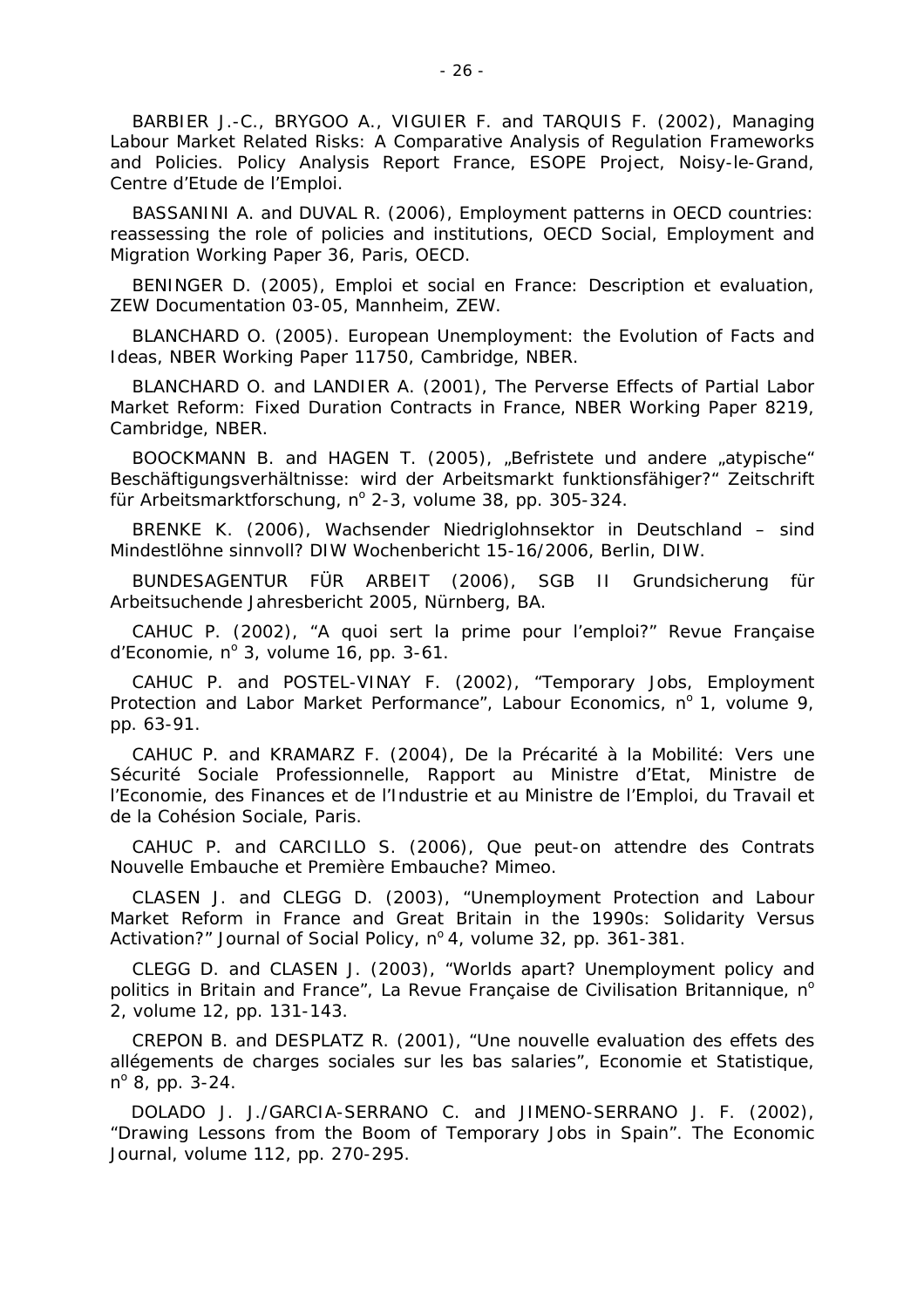EBBINGHAUS B. (2001), "When Labour and Capital Collude: The Political Economy of Early Retirement in Europe, Japan and the USA" *in* Ebbinghaus B. and Manow P. (eds.), *Comparing Welfare Capitalism: Social Policy and Political Economy in Europe, Japan and the USA,* London, Routledge, pp. 76-101.

EBBINGHAUS B. and HASSEL A. (2000), "Striking Deals: The Role of Concertation in the Reform of the Welfare State", *Journal of European Public Policy*,  $n^{\circ}$  1, volume 7, pp. 44-62.

EICHHORST W. and KAISER L. C. (2006), *The German Labor Market: Still Adjusting Badly?* IZA Discussion Paper 2215, Bonn, IZA.

EICHHORST W. and KONLE-SEIDL R. (2005), *The Interaction of Labor Market Regulation and Labor Market Policies in Welfare State Reform*, IZA Discussion Paper 1718, Bonn, IZA.

ERHEL C. and ZAJDELA H. (2004), "The dynamics of social and labour market policies in France and the United Kingdom: between path dependence and convergence", Journal of European Social Policy, nº 2, volume 14, pp. 125-142.

ESPING-ANDERSEN G. (1990): *The Three Worlds of Welfare Capitalism,*  Cambridge, Polity Press.

ESPING-ANDERSEN G. (1996), "Welfare States Without Work: the Impasse of Labour Shedding and Familialism in Continental European Social Policy" *in* Esping-Andersen G. (ed.), *Welfare States in Transition, National Adaptations in Global Economies*, London, Sage, pp. 66-87.

ESPING-ANDERSEN G. (2000), "Who is harmed by labour market regulations? Quantitative evidence" *in* Esping-Andersen G. and Regini M. (eds.), *Why Deregulate Labour Markets?* Oxford, Oxford University Press, pp. 66-98.

ESTEVEZ-ABE M., IVERSEN T. and SOSKICE D. (2001), "Social Protection and the Formation of Skills" *in* Hall, P. A. and Soskice D. (eds.), *Varieties of Capitalism: The Institutional Foundations of Comparative Advantage,* Oxford, Oxford University Press, pp. 145-183.

EUROPEAN COMMISSION (2004), *Employment in Europe*, Luxembourg, Office for Official Publications of the European Communities.

FUNK L. and LESCH H. (2005), *Minimum wages in Europe 2005*, EIRO Online.

HALL P. A. and SOSKICE D. (2001), An Introduction to Varieties of Capitalism *in* Hall P. A. and Soskice D. (eds.), *Varieties of Capitalism: The Institutional Foundations of Comparative Advantage,* Oxford, Oxford University Press, pp. 1- 68.

IVERSEN T. and WREN A. (1998), "Equality, Employment, and Budgetary Restraint, The Trilemma of the Service Economy", World Politics, nº 50, July 1998, pp. 507-546.

JACOBI L. and KLUVE J. (2006), *Before and After the Hartz Reforms: The Performance of Active Labour Market Policy in Germany,* IZA Discussion Paper 2100, Bonn, IZA.

JAHN E. J. (2005), "Wie wirkt der Kündigungsschutz?" *Zeitschrift für*  Arbeitsmarktforschung, nº 2-3, volume 38, pp. 284-304.

JAMET S. (2006), *Improving Labour Market Performance in France,* OECD Economics Department Working Paper 504, Paris, OECD.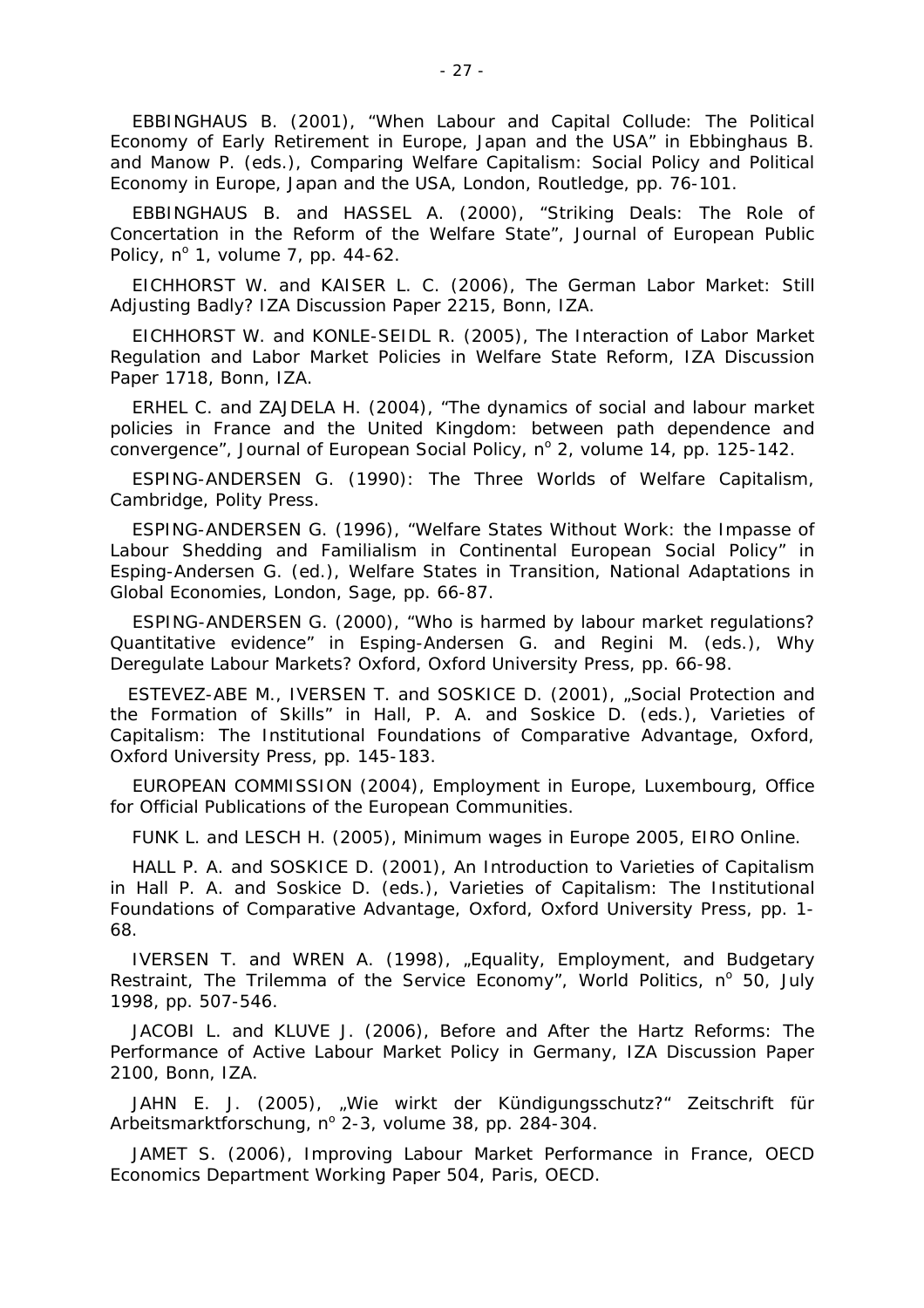KRAMARZ F. and PHILIPPON T. (2001), "The Impact of Differential Payroll Tax Subsidies on Minimum Wage Employment", *Journal of Public Economics*, nº 1, volume 82, pp. 115-146.

LAROQUE G. and SALANIE B. (2000), "Une decomposition du non-emploi en France", *Economie et Statistique* 331, pp. 47-66.

LAROQUE G. and SALANIE B. (2002), *Institution et emploi, les femmes et le marché du travail en France,* CREST.

LEVY J. D. (2000), "France: Directing Adjustment?" *in* Scharpf, F. W./Schmidt, V. A. (eds.), *Welfare and Work in the Open Economy,* volume 2: Diverse Responses to Common Challenges, Oxford, Oxford University Press, pp. 308-350.

LEVY J. D. (2005), "Redeploying the State: Liberalization and Social Policy in France", *in* Streeck W. and Thelen K. (eds.), *Beyond Continuity: Institutional Change in Advanced Political Economies,* Oxford, Oxford University Press, pp. 103-126.

LINDBECK A. and SNOWER D. J. (1988), *The Insider-Outsider Theory of Employment and Unemployment*, Cambridge, MIT Press.

MADSEN P. K. (2002), "'Flexicurity' through labour market policies and institutions in Denmark" *in* Auer P. and Cazes S. (eds.), *Employment Stability in an Age of Flexibility,* Geneva, ILO, pp. 59-105.

MANOW P. and SEILS E. (2000), "Adjusting Badly: The German Welfare State, Structural Change, and the Open Economy" *in* Scharpf, F. W. and Schmidt, V. A. (eds.), *Welfare and Work in the Open Economy*, vol. 2, Oxford, Oxford University Press, pp. 264-307.

OECD (2005), *OECD Economy Survey France*, Paris, OECD.

OECD (2006a), *OECD Economic Survey Germany*, Paris, OECD.

OECD (2006b), *OECD Employment Outlook*, Paris, OECD.

ORSZAG M. and SNOWER D. J. (1998): *"*Anatomy of Policy Complementarities", Swedish Economic Policy Review, nº 2, volume 5, 303-343.

PALIER B. (2005), "Ambiguous Agreement, Cumulative Change: French Social Policy in the 1990s" *in* Streeck W. and Thelen K. (eds.), *Beyond Continuity: Institutional Change in Advanced Political Economies,* Oxford, Oxford University Press, pp. 127-144.

SAINT-PAUL G. (1996), "Exploring the political economy of labour market institutions", *Economic Policy*, volume 23, pp. 263-315.

SCHARPF F. W. (1997), *Employment and the Welfare State, A Continental Dilemma,* MPIfG Working Paper 97/7, Cologne, Max Planck Institute for the Study of Societies.

SCHARPF F. W. (2000), "Economic Changes, Vulnerabilities, and Institutional Capabilities" *in* Scharpf F. W./Schmidt V. A. (eds.), *Welfare and Work in the Open Economy*, volume 1: From Vulnerability to Competitiveness, Oxford, Oxford University Press, pp. 21-124.

SCHNABEL C. (2005), "Gewerkschaften und Arbeitgeberverbände: Organisationsgrade, Tarifbindung und Einflüsse auf Löhne und Beschäftigung", Zeitschrift für Arbeitsmarktforschung, n° 2-3, volume 38, pp. 181-196.